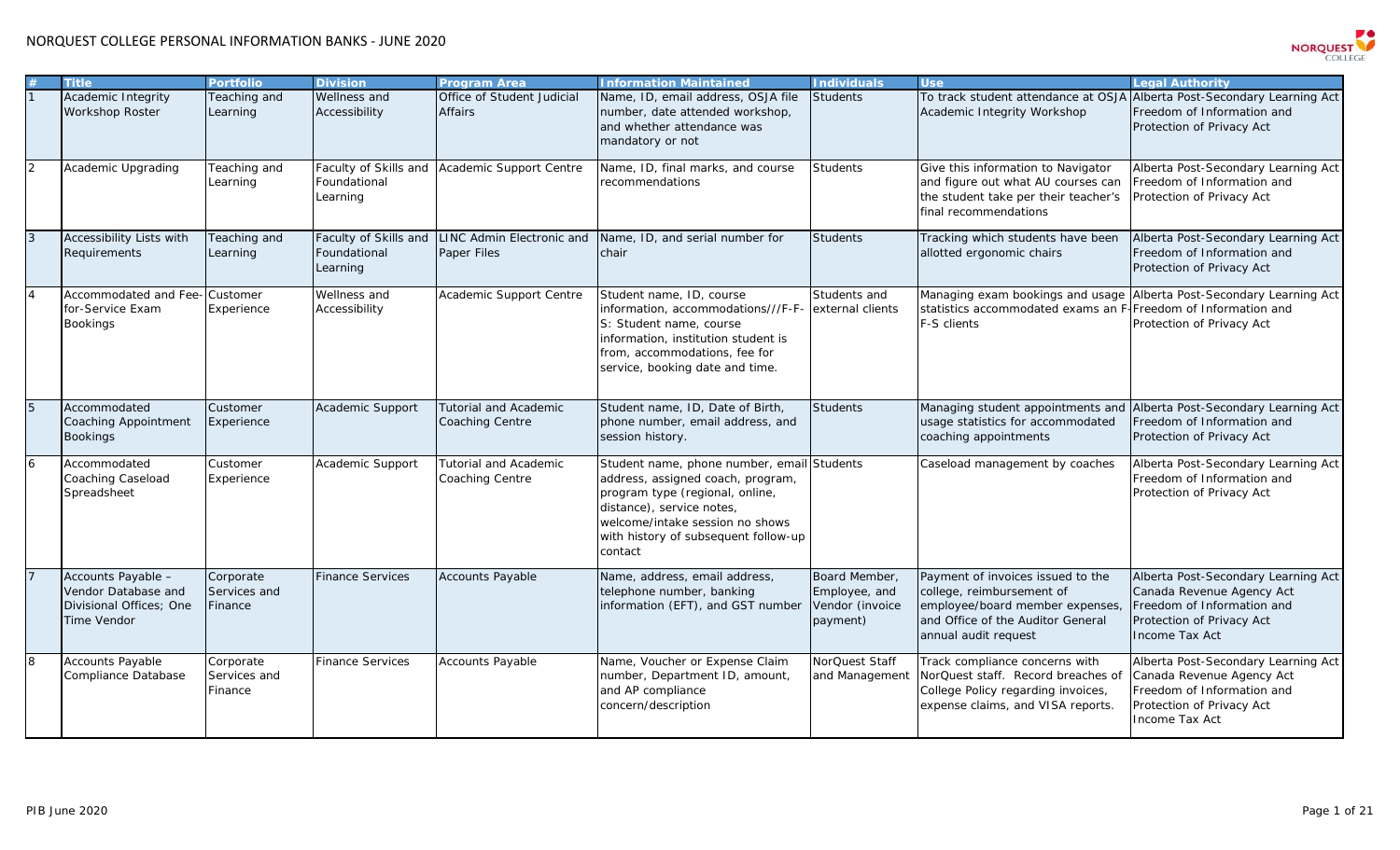## NORQUEST COLLEGE PERSONAL INFORMATION BANKS - JUNE 2020



| $\mathbf Q$ | <b>Accounts Payable</b><br>Information                      | Teaching and<br>Learning             | Faculty of Skills and<br>Foundational<br>Learning          | LINC Admin Electronic and<br>Paper Files                 | Expense Claims & Vendor Invoice<br>Copies                                                                                                                                                                                                                                                                           | Employees and<br><b>Vendors</b>                                                       | Payment of invoices issued to the<br>college, and reimbursement of<br>employee expenses                                                                                 | Canada Revenue Act<br>Alberta Post-Secondary Learning Act<br>Freedom of Information and<br>Protection of Privacy Act<br>Income Tax Act        |
|-------------|-------------------------------------------------------------|--------------------------------------|------------------------------------------------------------|----------------------------------------------------------|---------------------------------------------------------------------------------------------------------------------------------------------------------------------------------------------------------------------------------------------------------------------------------------------------------------------|---------------------------------------------------------------------------------------|-------------------------------------------------------------------------------------------------------------------------------------------------------------------------|-----------------------------------------------------------------------------------------------------------------------------------------------|
| 10          | <b>Accounts Receivable</b><br>Database (PeopleSoft<br>FMS)  | Corporate<br>Services and<br>Finance | <b>Finance Services</b>                                    | <b>Accounts Receivable</b>                               | Name, address, email address,<br>telephone number, and social<br>linsurance number                                                                                                                                                                                                                                  | Grant providers,<br>students, other<br>post-secondary<br>Institutions, and<br>clients | Generate invoices and Office of the<br>Auditor General annual audit<br>requests                                                                                         | Alberta Post-Secondary Learning Act<br>Canada Revenue Agency Act<br>Freedom of Information and<br>Protection of Privacy Act<br>Income Tax Act |
| 11          | Accuplacer platform-<br><b>Placement Testing</b>            | Customer<br>Experience               | Academic Support                                           | <b>Testing Centre</b>                                    | Student ID, Last name First name,<br>Date of Birth, address, country,<br>email address, phone number,<br>gender and race/nationality, exam<br>score, date of exam                                                                                                                                                   | Applicants and<br>students                                                            | Managing student usage; reporting                                                                                                                                       | Alberta Post-Secondary Learning Act<br>Freedom of Information and<br>Protection of Privacy Act                                                |
| 12          | Alberta Indigenous<br><b>Construction Career</b><br>Centres | Customer<br>Experience               | and Support                                                | Indigenous Relations Indigenous Relations and<br>Support | Client name, address(es), phone<br>number(s), email address(es), birth<br>date, Aboriginal status, sex, marital<br>status, emergency contact<br>information, employment and<br>training information (e.g., resumes,<br>letters of support to employers,<br>training completed), and release<br>date (if applicable) | Active and past<br>clients                                                            | To evaluate clients and provide<br>applicable training and referrals to<br>employers                                                                                    | Alberta Post-Secondary Learning Act<br>Freedom of Information and<br>Protection of Privacy Act                                                |
| 13          | Alberta Works Funding                                       | Customer<br>Experience               | Readiness and<br><b>Retention / Business</b><br>Operations | Office of the Registrar                                  | Name, ID, Social Insurance Number<br>and Program of studies                                                                                                                                                                                                                                                         | Alberta Works<br>funded applicants                                                    | Track Alberta Works funded<br>applicants funding status and<br>amounts - used for internal tracking Protection of Privacy Act<br>and reporting to Advanced<br>Education | Alberta Post-Secondary Learning Act<br>Freedom of Information and                                                                             |
| 14          | <b>Alertus Mass Notification</b><br>System                  | Corporate<br>Services and<br>Finance | <b>Facilities</b>                                          | Facilities                                               | Name, business phone number, title<br>personal phone number, and work<br>phone number                                                                                                                                                                                                                               | Employee                                                                              | Contact information needed if<br>Emergency Response Plan is<br>activated                                                                                                | Alberta Post-Secondary Learning Act<br>Freedom of Information and<br>Protection of Privacy Act                                                |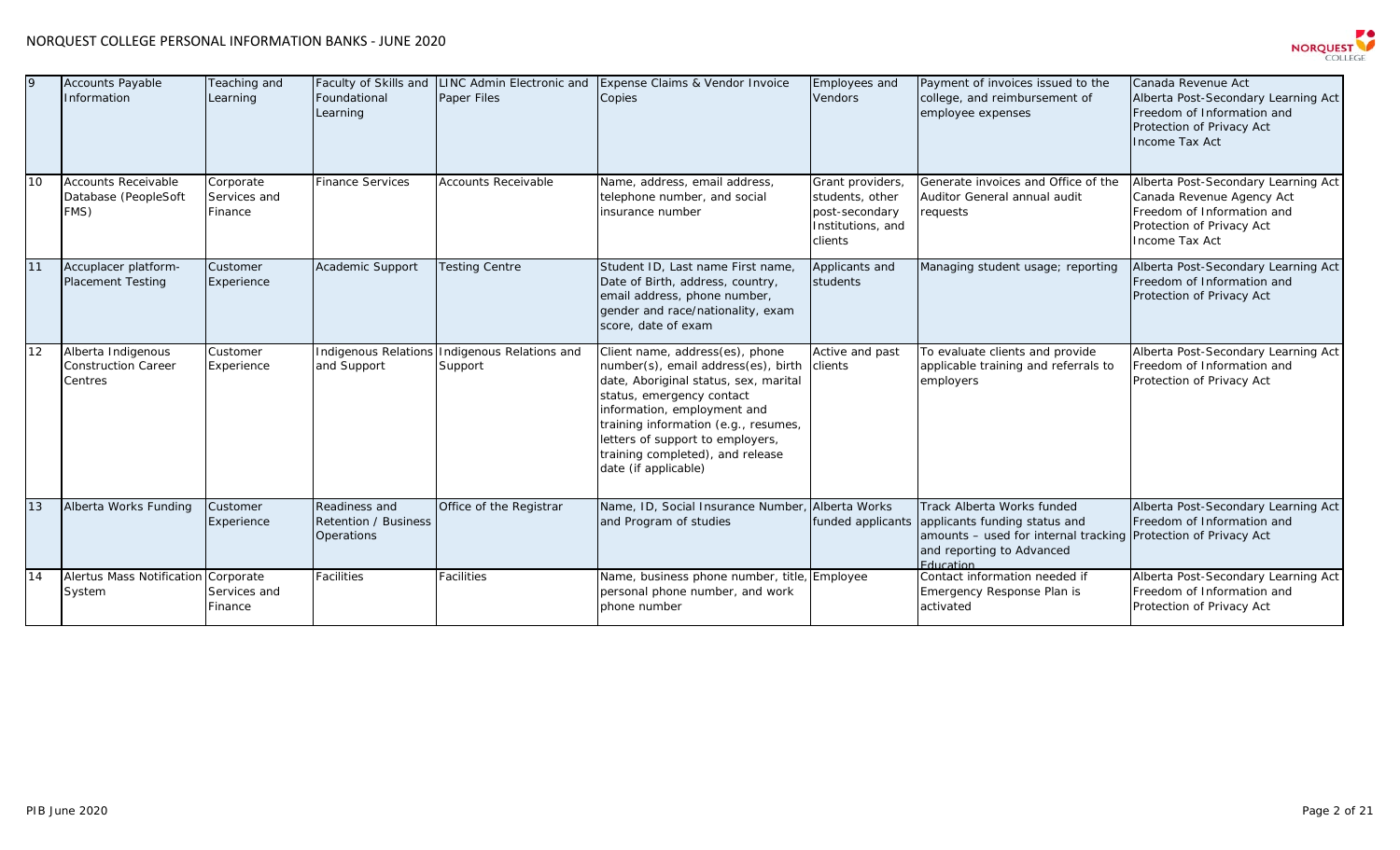

| 15 | Application for<br>Admission and<br><b>Enrolment Database</b><br>(PeopleSoft) | Customer<br>Experience               | Office of the<br>Registrar and<br>Divisional/Departme<br>nt Offices | Office of the Registrar                           | Name, address(es), phone<br>number(s), email address(es), birth<br>date, citizenship/ethnic origin, sex,<br>marital status, ID, emergency<br>contact information, admissions and<br>enrolment information, student<br>financial information, opinions about<br>the individual in written comments,<br>placement test results, and<br>education information | Prospective and<br>active students,<br>and Alumni | To determine a person's eligibility<br>for admission to a program and to<br>maintain records of enrolment,<br>achievement, and program<br>completion                        | Alberta Post-Secondary Learning Act<br>Freedom of Information and<br>Protection of Privacy Act                  |
|----|-------------------------------------------------------------------------------|--------------------------------------|---------------------------------------------------------------------|---------------------------------------------------|------------------------------------------------------------------------------------------------------------------------------------------------------------------------------------------------------------------------------------------------------------------------------------------------------------------------------------------------------------|---------------------------------------------------|-----------------------------------------------------------------------------------------------------------------------------------------------------------------------------|-----------------------------------------------------------------------------------------------------------------|
| 16 | Applied Research Project Teaching and<br><b>Files</b>                         | Learning                             | Research and<br>Strategic Enrolment                                 | <b>Applied Research</b>                           | Name, address, telephone number,<br>email address. It may also contain:<br>demographic data, personal health<br>data, personal views or positions on<br>topics, descriptions of experiences.                                                                                                                                                               | Students, staff,<br>members of the<br>public      | Track project participants and be<br>able to connect them to finding in<br>the case of legal proceedings where<br>harm due to participation in<br>research has been alleged | Freedom of Information and<br>Protection of Practice Act                                                        |
| 17 | <b>Appointment Plus</b>                                                       | Customer<br>Experience               | Registrar                                                           | <b>Testing Centre (Data</b><br>housed externally) | Name, phone number, email<br>address, exam name, ID, course<br>name/number, and instructor name                                                                                                                                                                                                                                                            | Current students                                  | Scheduling exam appointments                                                                                                                                                | Alberta Post-Secondary Learning Act<br>Freedom of Information and<br>Protection of Privacy Act                  |
| 18 | Assistive Technology<br><b>Training Documents</b>                             | Customer<br>Experience               | Customer Care                                                       | Wellness and Accessibility                        | Name, ID, course, date service<br>requested, format, and technology<br>loan agreement                                                                                                                                                                                                                                                                      | Students                                          | To provide students with alternate<br>format accommodations                                                                                                                 | Alberta Post-Secondary Learning Act<br>Copyright Act<br>Freedom of Information and<br>Protection of Privacy Act |
| 19 | <b>Attendance Sheets</b>                                                      | Teaching and<br>Learning             | Faculty of Skills and<br>Foundational<br>Learning                   | Correctional Education                            | Name, Date of Birth,<br>sentenced/remand, unit, start date,<br>and current course                                                                                                                                                                                                                                                                          | <b>Students</b>                                   | Record attendance                                                                                                                                                           | Alberta Post-Secondary Learning Act<br>Freedom of Information and<br>Protection of Privacy Act                  |
| 20 | <b>BMC Software - Service</b><br>Now Software                                 | Corporate<br>Services and<br>Finance | Technology and<br>Creative Services                                 | <b>Technology and Creative</b><br>Services        | Name, telephone number, address,<br>building office location, and<br>department                                                                                                                                                                                                                                                                            | Employees and<br>contractors                      | Log service desk requests from<br>employees and contractors                                                                                                                 | Alberta Post-Secondary Learning Act<br>Freedom of Information and<br>Protection of Privacy Act                  |
| 21 | <b>Board Member</b><br>Biographies                                            | Customer<br>Experience               | Advancement                                                         | <b>Advancement Services</b>                       | Professional biography, curriculum<br>vitaes - includes: name, address<br>phone number, email address,<br>employment history, hobbies, and<br>some family information                                                                                                                                                                                      | <b>Board Members</b>                              | Board website updates and<br>recognition in college publications                                                                                                            | Alberta Post-Secondary Learning Act<br>Freedom of Information and<br>Protection of Privacy Act                  |
| 22 | <b>Board Member Photos</b>                                                    | Customer<br>Experience               | Advancement                                                         | <b>Advancement Services</b>                       | Board member photographs,<br>individual and group, and name                                                                                                                                                                                                                                                                                                | <b>Board Members</b>                              | Board website updates, group<br>photos are framed, and displayed                                                                                                            | Alberta Post-Secondary Learning Act<br>Freedom of Information and<br>Protection of Privacy Act                  |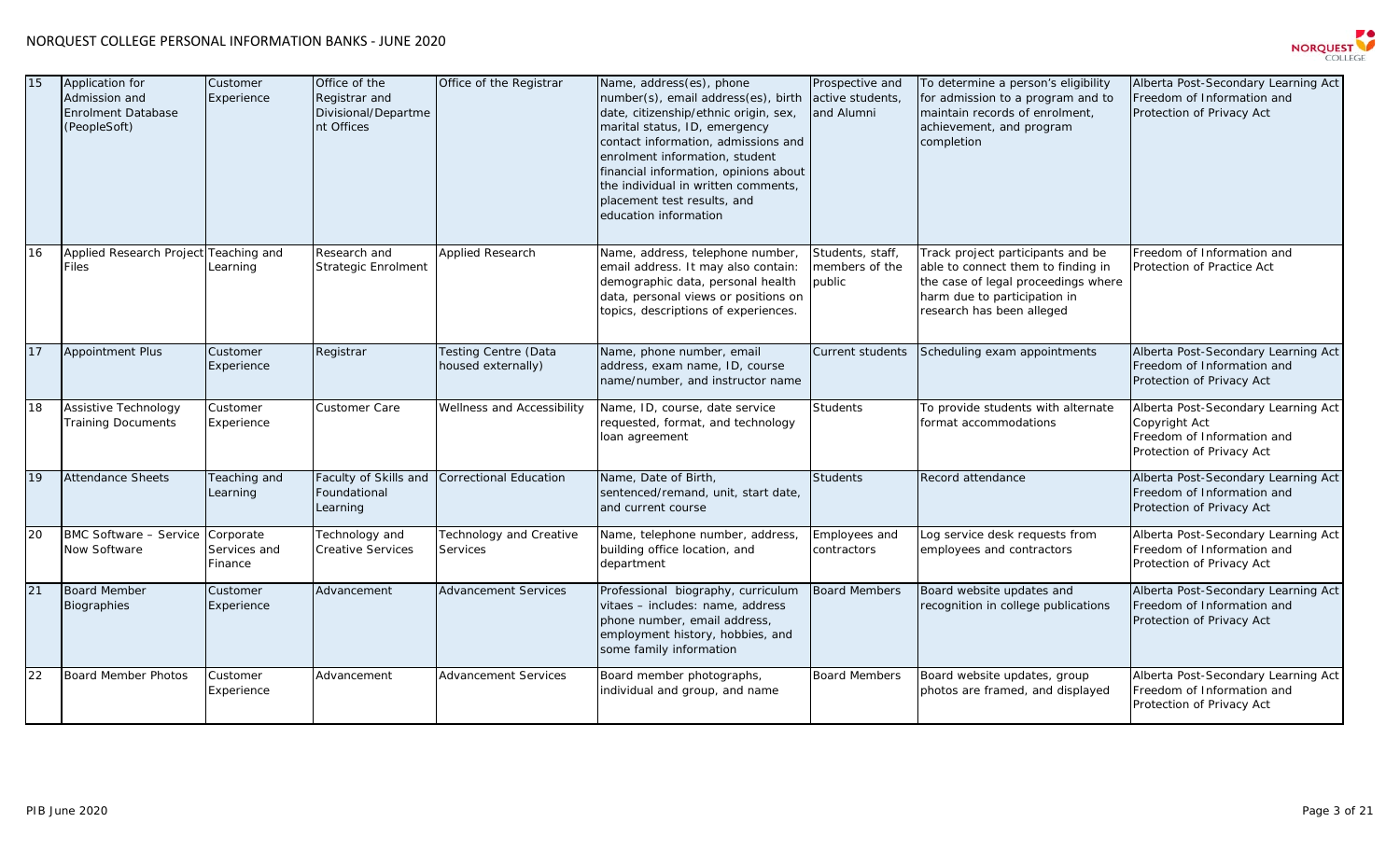

| 23 | Certificates                              | Teaching and<br>Learning             | Foundational<br>Learning                   | Faculty of Skills and LINC Admin Electronic and<br><b>Paper Files</b> | Name, immigration number, and<br>end of term marks                                                                                                                                                                   | <b>Students</b>                                                                                                                                        | System generated file of all end of<br>term certificates                                                                                    | Canada Revenue Act<br>Alberta Post-Secondary Learning Act<br>Freedom of Information and<br>Protection of Privacy Act<br><b>Income Tax Act</b>        |
|----|-------------------------------------------|--------------------------------------|--------------------------------------------|-----------------------------------------------------------------------|----------------------------------------------------------------------------------------------------------------------------------------------------------------------------------------------------------------------|--------------------------------------------------------------------------------------------------------------------------------------------------------|---------------------------------------------------------------------------------------------------------------------------------------------|------------------------------------------------------------------------------------------------------------------------------------------------------|
| 24 | College Stakeholder<br>Records            | Customer<br>Experience               | Advancement                                | <b>Advancement Services</b>                                           | Name, address, telephone number,<br>agreements, financial information,<br>summary notes of interactions, and<br>conversations                                                                                        | Prospects,<br>Donors, Alumni,<br>Community<br>Contacts, and<br>Volunteers                                                                              | To administer the cultivation and<br>stewardship of donations and donors                                                                    | Alberta Post-Secondary Learning Act<br>Freedom of Information and<br>Protection of Privacy Act                                                       |
| 25 | Commvault Back-Up<br>Software Solution    | Corporate<br>Services and<br>Finance | Technology and<br><b>Creative Services</b> | Technology and Creative<br><b>Services</b>                            | Employees, students, and anyone<br>(i.e contractor and consultants)<br>with data files on NorQuest systems<br>on premise                                                                                             | Employees,<br>students, and<br>anyone (ie.<br>contractor and<br>consultants) with<br>data files on<br>NorQuest systems<br>on premise or<br>cloud based | Data and system/service recovery -<br>offsite data/system/service archiving                                                                 | Alberta Post-Secondary Learning Act<br>Freedom of Information and<br>Protection of Privacy Act                                                       |
| 26 | Company Vehicle<br><b>Drivers Listing</b> | Corporate<br>Services and<br>Finance | <b>Finance Services</b>                    | <b>Finance Services</b>                                               | Name, Date of Birth, Employee<br>number, DL information, and details<br>of use                                                                                                                                       | Staff and<br>contractors                                                                                                                               | Records for the use of company<br>vehicles and insurance purposes                                                                           | Alberta Post-Secondary Learning Act<br>Freedom of Information and<br>Protection of Privacy Act                                                       |
| 27 | <b>Contact Database</b>                   | <b>All Portfolios</b>                |                                            | All Divisional Offices NorQuest College - General                     | Address, contact name, telephone<br>number, birthdate, email address,<br>company name, and job title                                                                                                                 | Public/Stakeholde<br>rs, Clients, and<br>Partners                                                                                                      | Business development activities,<br>contacts used to conduct normal<br>course of business (i.e. Media,<br>partners, potential clients, etc) | Alberta Post-Secondary Learning Act<br>Freedom of Information and<br>Protection of Privacy Act                                                       |
| 28 | Contract Management<br>Log (SharePoint)   | Corporate<br>Services and<br>Finance | <b>Finance Services</b>                    | Procurement and Contract<br>Management                                | Name, address, email address,<br>telephone number, payment rate,<br>insurance information and tax<br>number (where applicable) for Fee<br>for Service Contracts, WCB status<br>and account number, and GST<br>number | Grantors, donors,<br>vendors,<br>employees,<br>consultants, and<br>partners                                                                            | For invoice payments and contract<br>information retrieval                                                                                  | Alberta Post-Secondary Learning Act<br>Canada Revenue Agency Act<br>Freedom of Information and<br>Protection of Privacy Act<br><b>Income Tax Act</b> |
| 29 | <b>Counselling Files</b>                  | Customer<br>Experience               | Wellness and<br>Accessibility              | Wellness                                                              | Name, ID, date of service,<br>presenting concern,<br>correspondence, supporting<br>documents (informed consent,<br>release of information), treatment<br>plan, and outcomes.                                         | <b>Students</b>                                                                                                                                        | To provide students with mental<br>health support, to track progress,<br>and safety planning                                                | Alberta Post-Secondary Learning Act<br>Freedom of Information and<br>Protection of Privacy Act<br><b>Health Information Act</b>                      |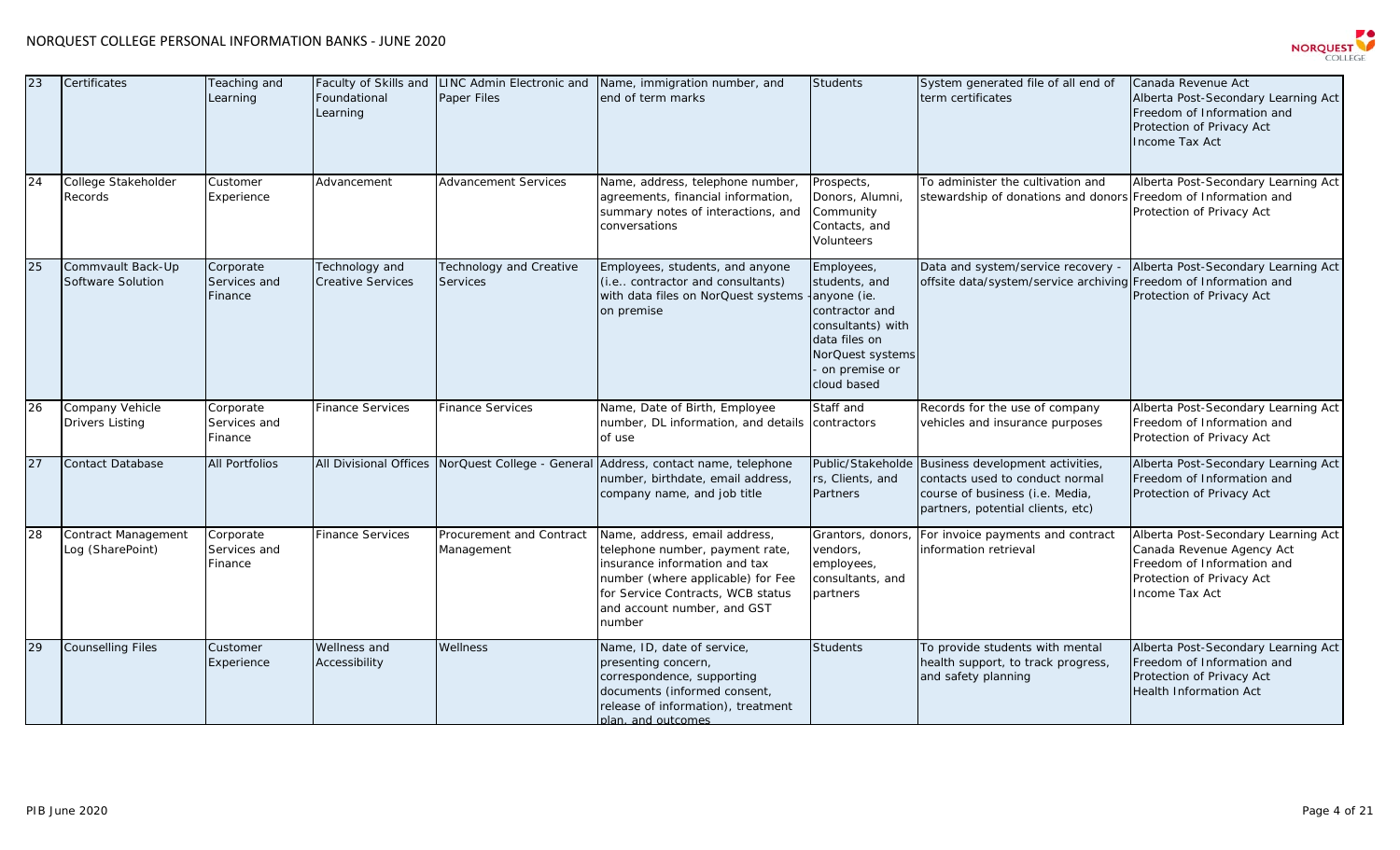

| 30 | <b>CUME Cards Archive</b>                                    | Teaching and<br>Learning             | Faculty of Skills and<br>Foundational<br>Learning | LINC Admin Electronic and<br>Paper Files        | Name, address(es), phone<br>number(s), language, email<br>address(es), birth date,<br>citizenship/ethnic origin, sex, ID,<br>emergency contact information,<br>admissions and enrolment<br>information, and student financial<br>nformation | <b>Students</b>                                                                                                                    | Historical Student Records from<br>2014 and prior                                                                                           | Alberta Post-Secondary Learning Act<br>Freedom of Information and<br>Protection of Privacy Act                                              |
|----|--------------------------------------------------------------|--------------------------------------|---------------------------------------------------|-------------------------------------------------|---------------------------------------------------------------------------------------------------------------------------------------------------------------------------------------------------------------------------------------------|------------------------------------------------------------------------------------------------------------------------------------|---------------------------------------------------------------------------------------------------------------------------------------------|---------------------------------------------------------------------------------------------------------------------------------------------|
| 31 | <b>Customer Relationship</b><br>Management Database<br>(CRM) | <b>External Affairs</b><br>and Brand | Brand and Creative<br><b>Services</b>             | <b>Brand and Creative</b><br><b>Services</b>    | High-level client information.<br>Including corporate affiliation and<br>sales activity with the client.                                                                                                                                    | Prospects, Leads<br>and Clients                                                                                                    | Sales tool                                                                                                                                  | Alberta Post-Secondary Learning Act<br>Freedom of Information and<br>Protection of Privacy Act                                              |
| 32 | <b>Customer Relationship</b><br>Management Database<br>(CRM) | Corporate<br>Services and<br>Finance | Office                                            | Project Management Planning and Applications    | Contact information for individuals<br>and organizations. Corporate<br>affiliation and sales activity with the<br>client                                                                                                                    | Prospects, Leads<br>and Clients                                                                                                    | Relationship management and sales<br>tool.                                                                                                  | Alberta Post-Secondary Learning Act<br>Freedom of Information and<br>Protection of Privacy Act                                              |
| 33 | Day Home Provider                                            | Teaching and<br>Learning             | Faculty of Skills and<br>Foundational<br>Learning | Early Learning and<br>Childcare                 | Name, ID, home address, phone,<br>personal email, campus, email,<br>current English language proficiency,<br>previous English language training<br>providers, education, and<br>experience in childcare (Daycare or<br>Day home)            | <b>Students</b>                                                                                                                    | Use for student practicum placement Alberta Post-Secondary Learning Act                                                                     | Freedom of Information and<br>Protection of Privacy Act                                                                                     |
| 34 | Email contact lists                                          | <b>External Affairs</b><br>and Brand | Brand and Creative<br><b>Services</b>             | <b>Brand and Creative</b><br><b>Services</b>    | Name, email address, receipt/open<br>results, response to email, requests<br>to be removed from mailing lists,<br>and undeliverable responses                                                                                               | Stakeholders,<br>donors, partners,<br>business contacts<br>customers,<br>employee,<br>students, alumni,<br>prospective<br>students | Communications, recruitment, and<br>invitations to events on behalf of the<br>college, including other college<br>departments and divisions | Alberta Post-Secondary Learning Act<br>Canadian Anti-Spam Legislation<br>Freedom of Information and<br>Protection of Privacy Act            |
| 35 | <b>EMCN List</b>                                             | Teaching and<br>Learning             | Faculty of Skills and<br>Foundational<br>Learning | <b>LINC Admin Electronic and</b><br>Paper Files | Name, ID, FOIP consent status, and<br>current enrolment status                                                                                                                                                                              | Students                                                                                                                           | To determine a person's eligibility<br>for childcare funding at EMCN                                                                        | Alberta Post-Secondary Learning Act<br>Freedom of Information and<br>Protection of Privacy Act<br>Immigration and Refugee Protection<br>Act |
| 36 | <b>Emergency Funding</b><br>Applications                     | Customer<br>Experience               | Advancement                                       | Advancement Services                            | Name, address, telephone number,<br>ID, program of study, financial<br>information, personal circumstances<br>in relation to funding request, and<br>adjudication results                                                                   | <b>Students</b>                                                                                                                    | Administering emergency bursaries<br>and loans program                                                                                      | Alberta Post-Secondary Learning Act<br>Freedom of Information and<br>Protection of Privacy Act                                              |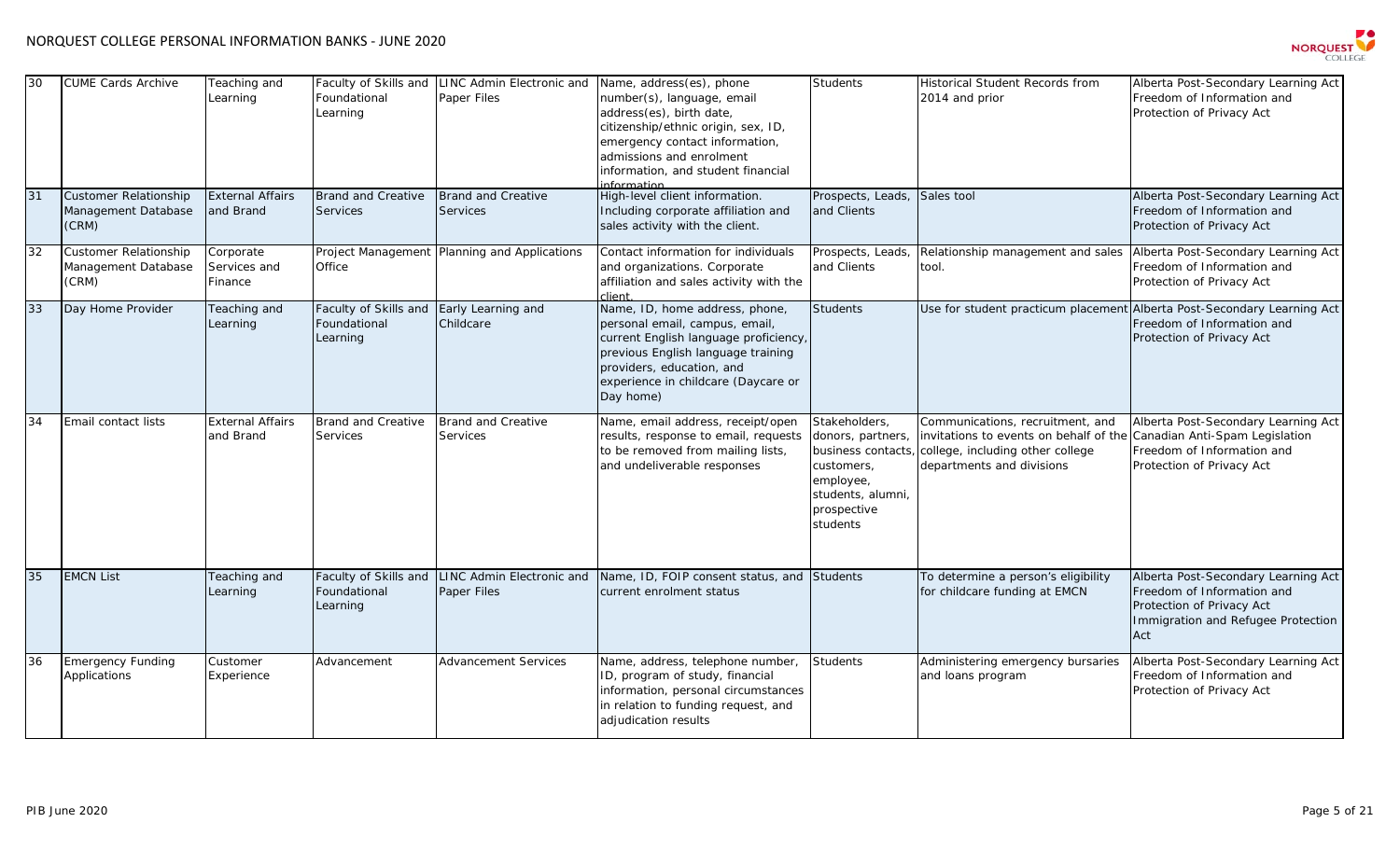## NORQUEST COLLEGE PERSONAL INFORMATION BANKS - JUNE 2020



| 37 | <b>Emergency Response</b><br>Database Plan                   | Corporate<br>Services and<br>Finance | Technology and<br><b>Creative Services</b> | Facilities                                 | Name, business phone number, title, Employee<br>personal phone number, and work<br>phone number                                                                                                                                                                                                                                                                                                                                                                                                                                                                                         |                | Contact information needed if<br>Emergency Response Plan is<br>activated                                                                                                                                                                         | Alberta Post-Secondary Learning Act<br>Freedom of Information and<br>Protection of Privacy Act |
|----|--------------------------------------------------------------|--------------------------------------|--------------------------------------------|--------------------------------------------|-----------------------------------------------------------------------------------------------------------------------------------------------------------------------------------------------------------------------------------------------------------------------------------------------------------------------------------------------------------------------------------------------------------------------------------------------------------------------------------------------------------------------------------------------------------------------------------------|----------------|--------------------------------------------------------------------------------------------------------------------------------------------------------------------------------------------------------------------------------------------------|------------------------------------------------------------------------------------------------|
| 38 | <b>Emergency Response</b><br>Plan Database                   | Corporate<br>Services and<br>Finance | Technology and<br><b>Creative Services</b> | Technology and Creative<br><b>Services</b> | Name, business phone number, title, Employee<br>personal phone number, and work<br>phone number                                                                                                                                                                                                                                                                                                                                                                                                                                                                                         |                | Emergency response log for 911<br>calls                                                                                                                                                                                                          | Alberta Post-Secondary Learning Act<br>Freedom of Information and<br>Protection of Privacy Act |
| 39 | eProctor service -<br>Accuplacer Placement<br><b>Testing</b> | Customer<br>Experience               | Academic Support                           | <b>Testing Centre</b>                      | Information asked for: Student<br>name, Student ID number, Photo of students<br>student ID, e-mail address, phone<br>number, program, and course<br>information at time of booking.<br>Information that could be collected<br>as a result of recording and students<br>deciding what ID to provide:<br>address, Race, national or ethnic<br>origin, colour, Information about an<br>individual's health and health care<br>history (disability status), Age, sex,<br>marital status or family status, An<br>identifying number, symbol or other<br>particular assigned to an individual | Applicants and | Identity verification for students<br>using online proctoring services to<br>ensure compliance with Academic<br>Conduct rules. Managing student<br>sessions and usage statistics for<br>student scheduled and drop-in<br>proctoring appointments | Alberta Post-Secondary Learning Act<br>Freedom of Information and<br>Protection of Privacy Act |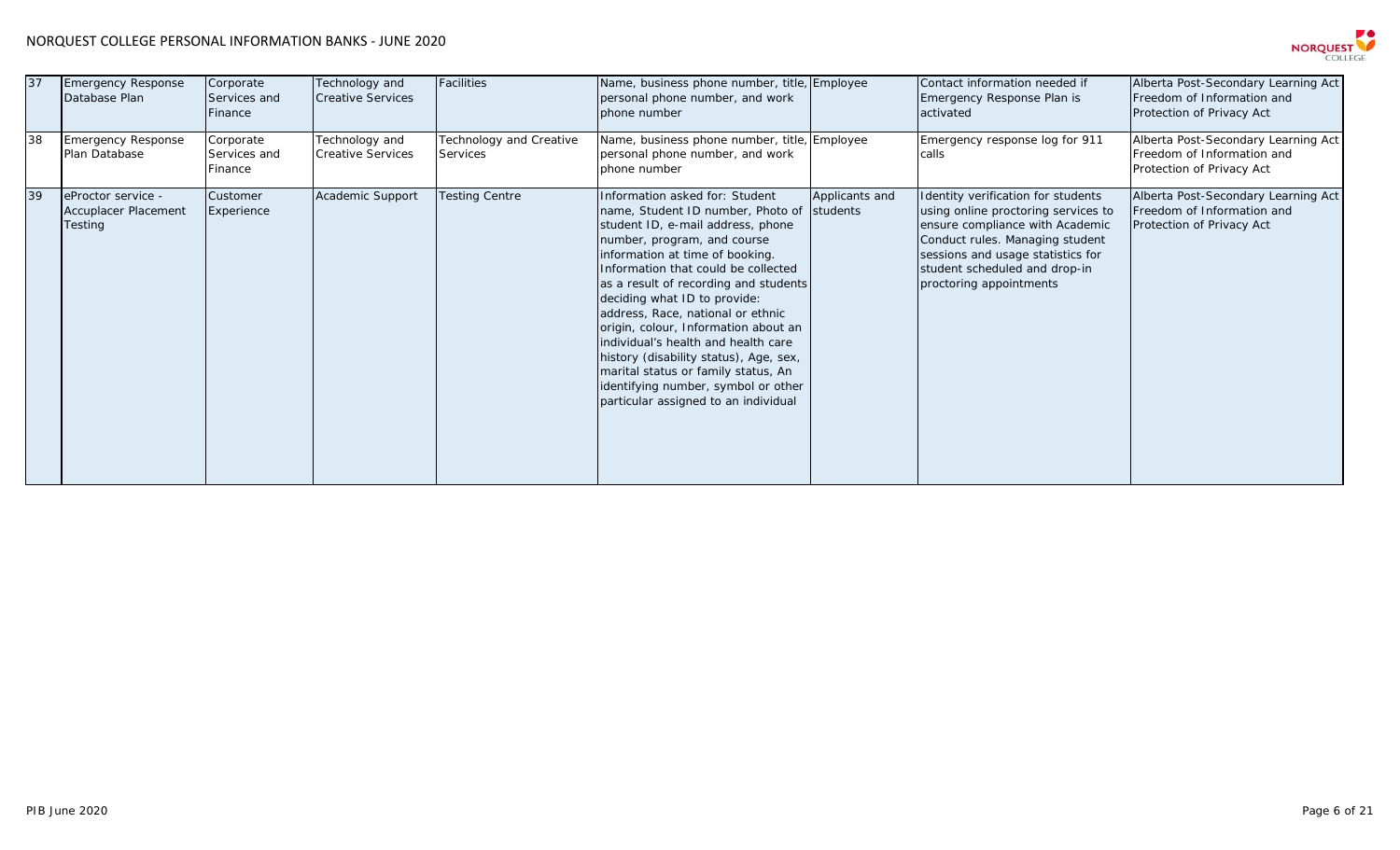

| 40 | eProctor service -<br>course exams & ESL<br><b>Placement Testing</b> | Customer<br>Experience               | Academic Support                                      | <b>Testing Centre</b> | Information asked for: Student<br>name, Student ID number, Photo of<br>student ID, e-mail address, phone<br>number, program, and course<br>information at time of booking.<br>Information that could be collected<br>as a result of recording and students<br>deciding what ID to provide:<br>address, Race, national or ethnic<br>origin, colour, Information about an<br>individual's health and health care<br>history (disability status), Age, sex,<br>marital status or family status, An<br>identifying number, symbol or other<br>particular assigned to an individual | Applicants and<br>students              | Identity verification for students<br>using online proctoring services to<br>ensure compliance with Academic<br>Conduct rules. Managing student<br>sessions and usage statistics for<br>student scheduled and drop-in<br>proctoring appointments                                                                                                                                                                | Alberta Post-Secondary Learning Act<br>Freedom of Information and<br>Protection of Privacy Act                                       |
|----|----------------------------------------------------------------------|--------------------------------------|-------------------------------------------------------|-----------------------|--------------------------------------------------------------------------------------------------------------------------------------------------------------------------------------------------------------------------------------------------------------------------------------------------------------------------------------------------------------------------------------------------------------------------------------------------------------------------------------------------------------------------------------------------------------------------------|-----------------------------------------|-----------------------------------------------------------------------------------------------------------------------------------------------------------------------------------------------------------------------------------------------------------------------------------------------------------------------------------------------------------------------------------------------------------------|--------------------------------------------------------------------------------------------------------------------------------------|
| 41 | <b>ESL Final</b><br><b>Recommendations</b>                           | Teaching and<br>Learning             | Faculty of Skills and ESL<br>Foundational<br>Learning |                       | Name, ID, ESL Levels, and final<br>marks/CLB Scores                                                                                                                                                                                                                                                                                                                                                                                                                                                                                                                            | <b>Students</b>                         | Level                                                                                                                                                                                                                                                                                                                                                                                                           | To place the student in the right ESL Alberta Post-Secondary Learning Act<br>Freedom of Information and<br>Protection of Privacy Act |
| 42 | <b>ESL Intensive Master list Teaching and</b><br>(Per Term)          | Learning                             | Faculty of Skills and<br>Foundational<br>Learning     | <b>ESL</b>            | <b>ESL Intensive</b>                                                                                                                                                                                                                                                                                                                                                                                                                                                                                                                                                           | <b>Students</b>                         | To see the student population in<br>each ESL Intensive class and use<br>this information to make the<br>learning experience more relevant<br>to students. Find out if we need to<br>move students based on their skills.<br>Student name, ID, admit term,<br>previous classes, current classes,<br>future classes, career goals,<br>education history, current CLB<br>scores and date, and residency<br>country | Alberta Post-Secondary Learning Act<br>Freedom of Information and<br>Protection of Privacy Act                                       |
| 43 | Everbridge Mass<br><b>Notification System</b>                        | Corporate<br>Services and<br>Finance | Technology and<br>Creative Services                   | Facilities            | Phone number and email address                                                                                                                                                                                                                                                                                                                                                                                                                                                                                                                                                 | Employee,<br>Contractor, and<br>Student | To notify individuals of emergency<br>events                                                                                                                                                                                                                                                                                                                                                                    | Alberta Post-Secondary Learning Act<br>Freedom of Information and<br>Protection of Privacy Act                                       |
| 44 | <b>Ezproxy File</b>                                                  | Customer<br>Experience               | <b>Customer Care</b>                                  | Library               | Name and ID                                                                                                                                                                                                                                                                                                                                                                                                                                                                                                                                                                    | Students and<br><b>Staff</b>            | Manage the authentication of<br>NorQuest students and staff who<br>access licensed library digital<br>resources off campus                                                                                                                                                                                                                                                                                      | Alberta Post-Secondary Learning Act<br>Freedom of Information and<br>Protection of Privacy Act                                       |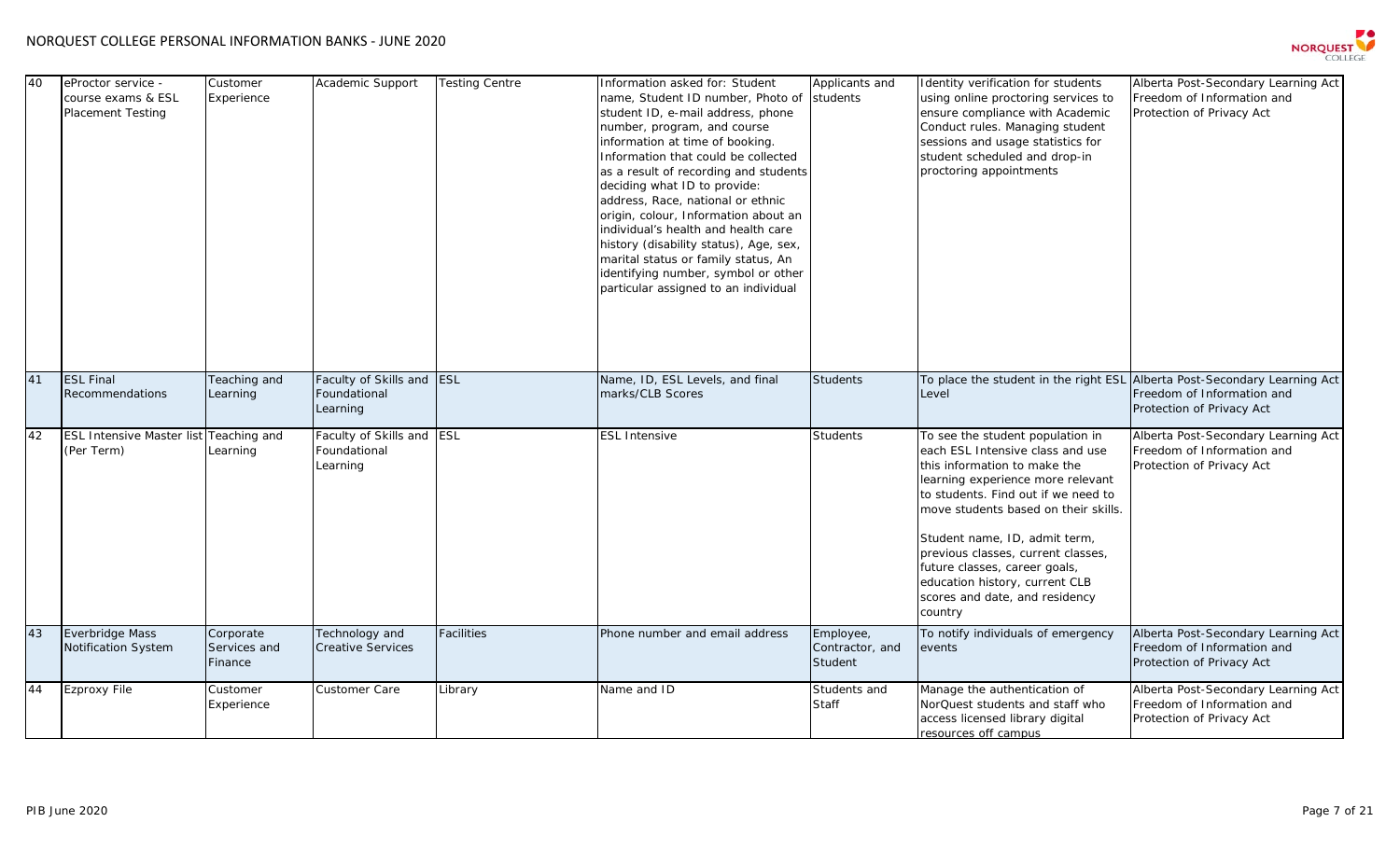

| 45 | <b>Facility Rental</b><br>Agreements                          | <b>External Affairs</b><br>and Brand | <b>Business Enterprise</b>                           | <b>Business Enterprise</b>                      | Name, address, telephone number,<br>and details of event                                                                                                                                                                 | Employee,<br>Contractor,<br>Student, and<br>Members of Public | To rent facilities                                                                                                                                                                    | Alberta Post-Secondary Learning Act<br>Freedom of Information and<br>Protection of Privacy Act                                              |
|----|---------------------------------------------------------------|--------------------------------------|------------------------------------------------------|-------------------------------------------------|--------------------------------------------------------------------------------------------------------------------------------------------------------------------------------------------------------------------------|---------------------------------------------------------------|---------------------------------------------------------------------------------------------------------------------------------------------------------------------------------------|---------------------------------------------------------------------------------------------------------------------------------------------|
| 46 | <b>Faculty Evaluation Files</b>                               | Teaching and<br>Learning             | Faculty of Skills and<br>Foundational<br>Learning    | <b>LINC Admin Electronic and</b><br>Paper Files | Instructor name, course, and<br>student comments                                                                                                                                                                         | Students and<br>employees                                     | Providing instructors with feedback<br>from their students                                                                                                                            | Alberta Post-Secondary Learning Act<br>Freedom of Information and<br>Protection of Privacy Act                                              |
| 47 | <b>Field Trip Waivers</b>                                     | Teaching and<br>Learning             | Faculty of Skills and<br>Foundational<br>Learning    | <b>LINC Admin Electronic and</b><br>Paper Files | Field Trip Waiver contracts per term                                                                                                                                                                                     | Students                                                      | Record of Student Release and<br>Waiver of Liability                                                                                                                                  | Alberta Post-Secondary Learning Act<br>Freedom of Information and<br>Protection of Privacy Act                                              |
| 48 | <b>GED Exam Bookings</b>                                      | Customer<br>Experience               | Academic Support                                     | <b>Testing Centre</b>                           | Student name, exam information,<br>accommodations, fee for service,<br>booking date and time, exam writing for-service clients<br>location, date of birth, Alberta<br>Student Number, who is paying for<br>the exam fee. | Applicants,                                                   | Managing exam bookings and usage<br>students, and Fee-statistics for GED exams                                                                                                        | Alberta Post-Secondary Learning Act<br>Freedom of Information and<br>Protection of Privacy Act                                              |
| 49 | <b>Grade Entry Templates</b>                                  | Teaching and<br>Learning             | Faculty of Skills and<br>Foundational<br>Learning    | <b>LINC Admin Electronic and</b><br>Paper Files | Name, ID, start of term marks, end<br>of term marks, and supporting<br>comments                                                                                                                                          | Students and<br>Employees                                     | a) Providing students with end of<br>term progress reports<br>b) Communicating end of term<br>marks to Admin for entry into PS                                                        | Alberta Post-Secondary Learning Act<br>Freedom of Information and<br>Protection of Privacy Act                                              |
| 50 | Health Care Aide<br>Program High School<br>Initiative Records | Teaching and<br>Learning             | Faculty of Health<br>and Community<br><b>Studies</b> | Health Care Aid Program                         | Name, ID, grades, and name of<br>participating high school                                                                                                                                                               | Students                                                      | a) Record of the participating high<br>school students' grades for the 3-<br>year period of program<br>b) This temporary file and will be<br>destroyed upon the program<br>completion | Alberta Post-Secondary Learning Act<br>Freedom of Information and<br>Protection of Privacy Act                                              |
| 51 | Human Resources<br><b>Competition Files</b>                   | People                               | Talent                                               | Talent                                          | Applicants address, name, telephone<br>number, education information,<br>employment history, other's<br>opinions of the individual, and the<br>individual's personal views or<br><b>pointing</b>                         | Applicants for<br>jobs at NorQuest<br>College                 | Used as part of the recruitment<br>process for Staff, Faculty,<br>Management, Excluded, and<br>Professional                                                                           | Alberta Post-Secondary Learning Act<br>Freedom of Information and<br>Protection of Privacy Act                                              |
| 52 | Care Files                                                    | Teaching and<br>Learning             | Faculty of Skills and<br>Foundational<br>Learning    | LINC Admin Electronic and<br>Paper Files        | <b>iCare Files</b>                                                                                                                                                                                                       | Students and<br>Employees                                     | Bulk upload of iCares reports on<br>enrolments and attendance as<br>required by the funder                                                                                            | Alberta Post-Secondary Learning Act<br>Freedom of Information and<br>Protection of Privacy Act<br>Immigration and Refugee Protection<br>Act |
| 53 | <b>CIMS</b>                                                   | People                               | Talent                                               | Talent                                          | New employee name, address and<br>telephone number                                                                                                                                                                       | Staff                                                         | Hiring of new staff                                                                                                                                                                   | Alberta Post-Secondary Learning Act<br>Freedom of Information and<br>Protection of Privacy Act                                              |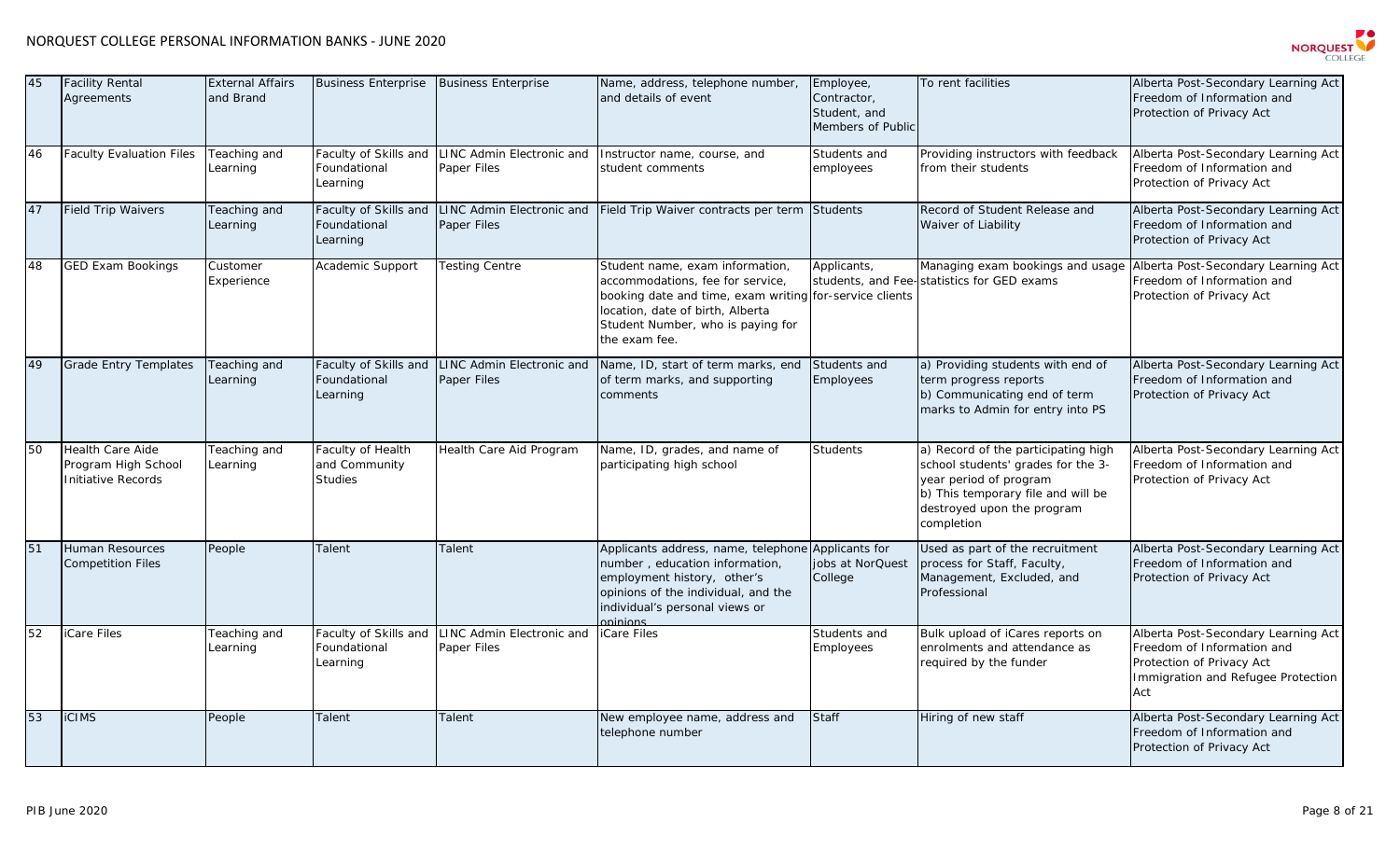

| 54 | <b>ID Pictures</b>                                                                                            | Teaching and<br>Learning             | Faculty of Skills and<br>Foundational<br>Learning       | Paper Files                           | LINC Admin Electronic and ID, name, and digital photo                                                                                                                                                                                                                                                                                                       | Students and<br>Employees                                                                                           | Student photos for ID card creation                                                                                                                                               | Alberta Post-Secondary Learning Act<br>Freedom of Information and<br>Protection of Privacy Act                                  |
|----|---------------------------------------------------------------------------------------------------------------|--------------------------------------|---------------------------------------------------------|---------------------------------------|-------------------------------------------------------------------------------------------------------------------------------------------------------------------------------------------------------------------------------------------------------------------------------------------------------------------------------------------------------------|---------------------------------------------------------------------------------------------------------------------|-----------------------------------------------------------------------------------------------------------------------------------------------------------------------------------|---------------------------------------------------------------------------------------------------------------------------------|
| 55 | <b>Identification Access</b><br><b>Card Database</b>                                                          | Corporate<br>Services and<br>Finance | <b>Facilities</b>                                       | <b>Facilities</b>                     | Name, company name, photograph<br>access identification card number,<br>and department assignment                                                                                                                                                                                                                                                           | Employee,<br>Student, and<br>Contractor                                                                             | <b>Access control</b>                                                                                                                                                             | Alberta Post-Secondary Learning Act<br>Freedom of Information and<br>Protection of Privacy Act                                  |
| 56 | <b>Immunization Records</b>                                                                                   | Customer<br>Experience               | <b>Customer Care</b>                                    | Wellness and Accessibility            | Name, Date of Birth, phone number<br>ID, program, start date, and<br>immunizations received                                                                                                                                                                                                                                                                 | <b>Students</b>                                                                                                     | To collect proof of immunization<br>prior to entering a practicum site                                                                                                            | Alberta Post-Secondary Learning Act<br>Freedom of Information and<br>Protection of Privacy Act<br><b>Health Information Act</b> |
| 57 | Institutional research<br>files                                                                               | Teaching and<br>Learning             | Research and<br>Strategic Enrolment                     | <b>Institutional Research</b>         | Name, student ID, email address,<br>telephone number, gender, age,<br>country of origin, immigration year,<br>date of birth, previous education,<br>income, job position, city of<br>residence, personal views and<br>opinions                                                                                                                              | Students and<br>staff                                                                                               | Program planning and evaluation                                                                                                                                                   | Alberta Post-Secondary Learning Act<br>Freedom of Information and<br>Protection of Privacy Act<br>Privacy Act                   |
| 58 | Intercultural<br>Development Inventory                                                                        | <b>Business</b><br>Development       | Continuing<br>Education and<br>Industry<br>Partnerships | Centre for Intercultural<br>Education | May contain name, nationality,<br>organization name, role in<br>organization, number of years living<br>outside country of origin, member of<br>ethnic minority, intercultural<br>perspectives, personal viewpoints on<br>and past experiences working with<br>people of different cultures, and<br>intercultural development inventory<br>assessment score | Staff, clients, and<br>contractors                                                                                  | To develop diversity and inclusion or Alberta Post-Secondary Learning Act<br>intercultural communication<br>workshops/coaching sessions based<br>on assessment results            | Freedom of Information and<br>Protection of Privacy Act                                                                         |
| 59 | Lab Educators of<br>Alberta, Partners in<br>Laboratory Learning<br><b>Strategic Conference</b><br>Information | Teaching and<br>Learning             | Faculty of Health<br>and Community<br><b>Studies</b>    | Nursing                               | Name, personal telephone number,<br>business telephone number, and<br>email address                                                                                                                                                                                                                                                                         | Attendee of the<br>Lab Educators of<br>Alberta and<br>Partners in<br>Laboratory<br>Learning Strategic<br>Conference | Documentation of the Lab Educators<br>of Alberta, Partners in Laboratory<br>Learning Strategic Conference<br>attendees information for statistical<br>records and future contacts | Alberta Post-Secondary Learning Act<br>Freedom of Information and<br>Protection of Privacy Act                                  |
| 60 | Library Patron Database                                                                                       | Customer<br>Experience               | Customer Care                                           | ∟ibrary                               | Name, address, phone number, ID,<br>and resources borrowed                                                                                                                                                                                                                                                                                                  | Students, staff,<br>external<br>borrowers, and<br>alumni                                                            | Manage the use of library resources                                                                                                                                               | Alberta Post-Secondary Learning Act<br>Freedom of Information and<br>Protection of Privacy Act                                  |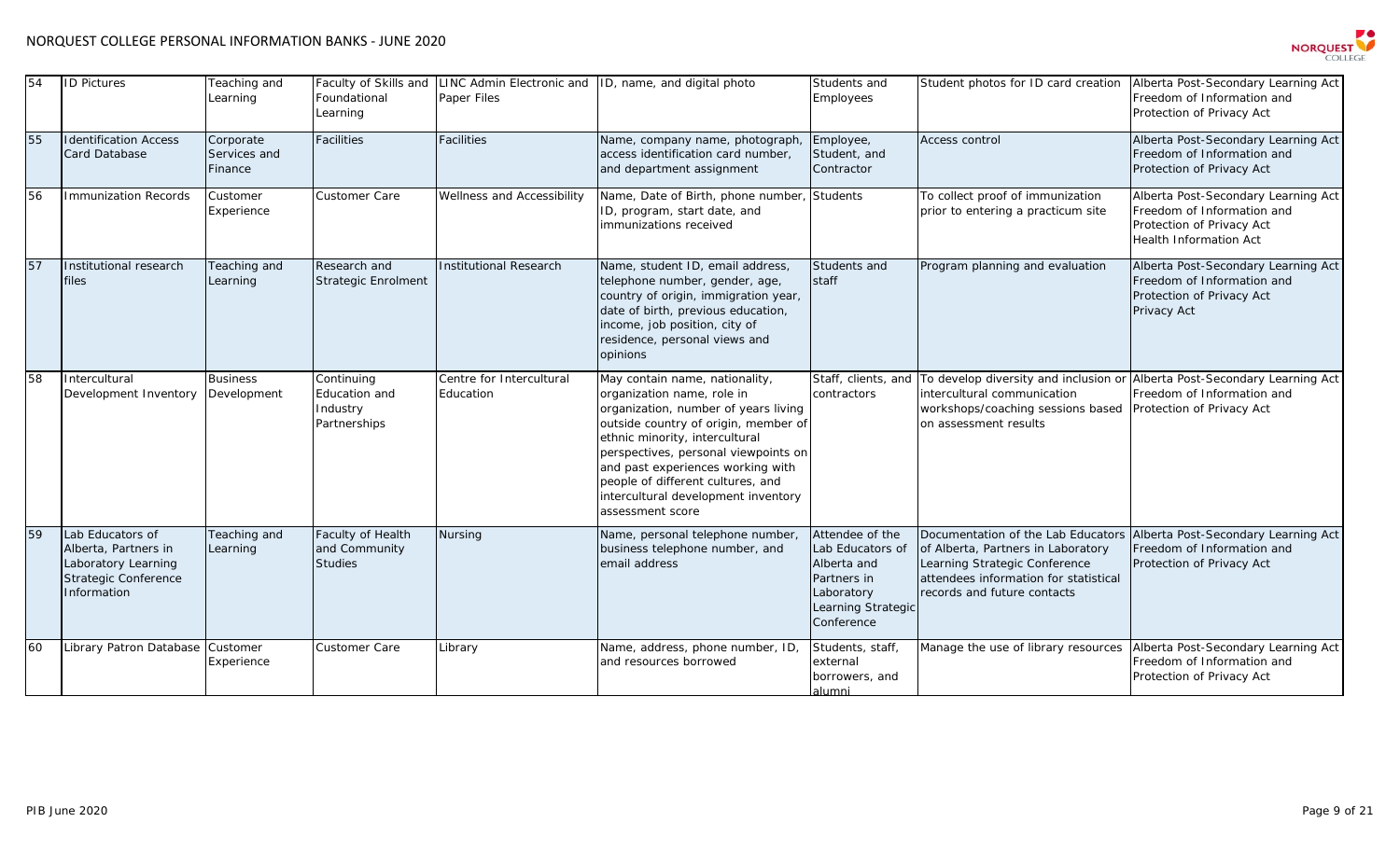

| 61 | <b>INC Applications</b>                              | Teaching and<br>Learning | Foundational<br>Learning                          | Faculty of Skills and LINC Admin Electronic and<br><b>Paper Files</b> | Name, address(es), phone<br>number(s), language, email<br>address(es), birth date,<br>citizenship/ethnic origin, sex, ID,<br>emergency contact information,<br>admissions and enrolment<br>information, student financial<br>information, opinions about the<br>individual in written comments,<br>placement test results, and<br>education information | Students and<br>Employees                      | To determine a person's eligibility<br>for admission to program and to<br>maintain records of enrolment,<br>achievement, and program<br>completion            | Alberta Post-Secondary Learning Act<br>Freedom of Information and<br>Protection of Privacy Act<br>Immigration and Refugee Protection<br>Act                |
|----|------------------------------------------------------|--------------------------|---------------------------------------------------|-----------------------------------------------------------------------|---------------------------------------------------------------------------------------------------------------------------------------------------------------------------------------------------------------------------------------------------------------------------------------------------------------------------------------------------------|------------------------------------------------|---------------------------------------------------------------------------------------------------------------------------------------------------------------|------------------------------------------------------------------------------------------------------------------------------------------------------------|
| 62 | LINC Attendance<br>Contracts                         | Teaching and<br>Learning | Faculty of Skills and<br>Foundational<br>Learning | LINC Admin Electronic and<br>Paper Files                              | Attendance contracts per term                                                                                                                                                                                                                                                                                                                           | <b>Students</b>                                | Record of student understanding of<br>attendance policies                                                                                                     | Alberta Post-Secondary Learning Act<br>Freedom of Information and<br>Protection of Privacy Act<br>Immigration and Refugee Protection<br>Act                |
| 63 | LINC Cards                                           | Teaching and<br>Learning | Faculty of Skills and<br>Foundational<br>Learning | LINC Admin Electronic and<br>Paper Files                              | Name, Immigration ID Number,<br>Language (CLB) Levels, and Training Former LINC<br>Dates                                                                                                                                                                                                                                                                | Current and<br><b>Students</b>                 | Track Canadian Language<br>Benchmark scores - provided to<br>student upon completion of studies<br>if they wish to continue studies at<br>another institution | Alberta Post-Secondary Learning Act<br>Freedom of Information and<br>Protection of Privacy Act<br>Immigration and Refugee Protection<br>Act                |
| 64 | .INC immigration,<br>outcomes, and<br>pathways files | Teaching and<br>Learning | Research and<br><b>Strategic Enrolment</b>        | Institutional Research                                                | Name, student ID, email address,<br>telephone number, gender, age,<br>country of origin, immigration year,<br>date of birth, previous education,<br>income, job position, city of<br>residence, personal views and<br>opinions                                                                                                                          | Students and<br>alumni                         | Program planning and evaluation                                                                                                                               | Alberta Post-Secondary Learning Act<br>Freedom of Information and<br>Protection of Privacy Act<br>Immigration and Refugee Protection<br>Act<br>Privacy Act |
| 65 | LINC program<br>evaluation files                     | Teaching and<br>Learning | Research and<br><b>Strategic Enrolment</b>        | <b>Institutional Research</b>                                         | Name, student ID, email address,<br>telephone number, gender, age,<br>country of origin, immigration year,<br>date of birth, previous education,<br>income, name of employer city of<br>residence, personal views and<br>opinions                                                                                                                       | Students and<br>staff                          | Program planning and evaluation                                                                                                                               | Alberta Post-Secondary Learning Act<br>Freedom of Information and<br>Protection of Privacy Act<br>Immigration and Refugee Protection<br>Act<br>Privacy Act |
| 66 | INC Works Project Files Teaching and                 | Learning                 | Research and<br><b>Strategic Enrolment</b>        | <b>Institutional Research</b>                                         | Name, student ID, email address,<br>telephone number, country of origin,<br>immigration year, date of birth,<br>grades, personal views and opinions                                                                                                                                                                                                     | Internal and<br>external students<br>and staff | Program planning and evaluation                                                                                                                               | Alberta Post-Secondary Learning Act<br>Freedom of Information and<br>Protection of Privacy Act<br>Immigration and Refugee Protection<br>Act<br>Privacy Act |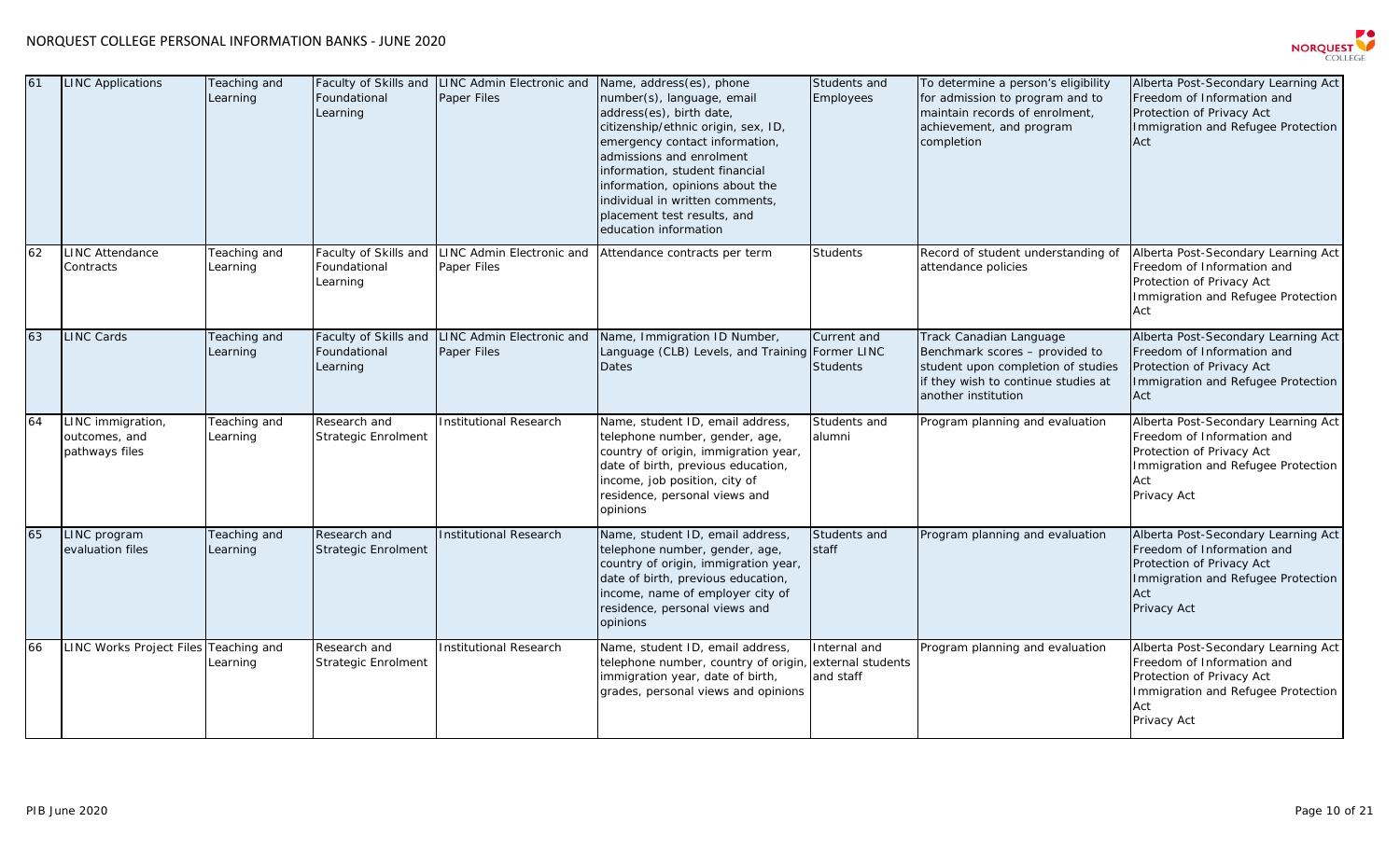

| 67 | <b>Locker Rental Forms</b>                             | Customer<br>Experience               | Advancement                                       | <b>Advancement Services</b>                | Name, program of study, and ID                                                                                                                                                                                                                                                                                                                          | <b>Students</b>                            | Administering locker rental program Alberta Post-Secondary Learning Act                                                                            | Freedom of Information and<br>Protection of Privacy Act                                                                                     |
|----|--------------------------------------------------------|--------------------------------------|---------------------------------------------------|--------------------------------------------|---------------------------------------------------------------------------------------------------------------------------------------------------------------------------------------------------------------------------------------------------------------------------------------------------------------------------------------------------------|--------------------------------------------|----------------------------------------------------------------------------------------------------------------------------------------------------|---------------------------------------------------------------------------------------------------------------------------------------------|
| 68 | Logging Systems                                        | Corporate<br>Services and<br>Finance | Technology and<br><b>Creative Services</b>        | Technology and Creative<br><b>Services</b> | Name, telephone number, title,<br>department, division, Office<br>Location, username, drive<br>mappings, and batch files (shared<br><i>(zevi</i> nh                                                                                                                                                                                                     | Employees and<br>contractors               | Network device scanning tool for<br>managing workstations and software Freedom of Information and                                                  | Alberta Post-Secondary Learning Act<br>Protection of Privacy Act                                                                            |
| 69 | <b>LVC Applications &amp;</b><br><b>Applicant List</b> | Teaching and<br>Learning             | Faculty of Skills and<br>Foundational<br>Learning | LINC Admin Electronic and<br>Paper Files   | ID, name, status of applications,<br>referrals, release of information,<br>Criminal Record Check, and<br><b>Immunizations</b>                                                                                                                                                                                                                           | <b>Students</b>                            | Tracking applicants for the LINC<br>volunteer course and eligibility for<br>the program and placements                                             | Alberta Post-Secondary Learning Act<br>Freedom of Information and<br>Protection of Privacy Act<br>Immigration and Refugee Protection<br>Act |
| 70 | Make Tax Time Pay<br>Volunteer Record                  | Teaching and<br>Learning             | Faculty of Skills and<br>Foundational<br>Learning | LINC Admin Electronic and<br>Paper Files   | Name, ID, course, CLB Level,<br>instructor, availability, and<br>attendance for training and clinics                                                                                                                                                                                                                                                    | Students and<br>Employees                  | Tracking volunteer training and<br>availability to schedule tax clinics<br>and determine who will receive a<br>volunteer certificate               | Alberta Post-Secondary Learning Act<br>Freedom of Information and<br>Protection of Privacy Act                                              |
| 71 | Manual Attendance<br>forms                             | Teaching and<br>Learning             | Faculty of Skills and<br>Foundational<br>Learning | LINC Admin Electronic and<br>Paper Files   | Name, ID, course, CLB level, and<br>instructor                                                                                                                                                                                                                                                                                                          | Students and<br>Employees                  | Record of student attendance for<br>entry into PS                                                                                                  | Alberta Post-Secondary Learning Act<br>Freedom of Information and<br>Protection of Privacy Act<br>Immigration and Refugee Protection<br>Act |
| 72 | <b>Master Lists</b>                                    | Teaching and<br>Learning             | Faculty of Skills and<br>Foundational<br>Learning | LINC Admin Electronic and<br>Paper Files   | Name, address(es), phone<br>number(s), language, email<br>address(es), birth date,<br>citizenship/ethnic origin, sex, ID,<br>emergency contact information,<br>admissions and enrolment<br>information, student financial<br>information, opinions about the<br>individual in written comments,<br>placement test results, and<br>education information | Students                                   | To determine a person's eligibility<br>for admission to program and to<br>maintain records of enrolment,<br>achievement, and program<br>completion | Alberta Post-Secondary Learning Act<br>Freedom of Information and<br>Protection of Privacy Act<br>Immigration and Refugee Protection<br>Act |
| 73 | <b>Medical Files</b>                                   | Customer<br>Experience               | <b>Customer Care</b>                              | Wellness and Accessibility                 | Name, ID, phone number, date of<br>service, address, Date of Birth,<br>emergency contact information,<br>program, personal medical history,<br>presenting concern, assessment,<br>and recommendations                                                                                                                                                   | <b>Students</b>                            | To provide students with triage<br>health support, to provide<br>appropriate doctor referrals, and to<br>offer recommendations                     | Alberta Post-Secondary Learning Act<br>Freedom of Information and<br>Protection of Privacy Act<br><b>Health Information Act</b>             |
| 74 | Microsoft 35 Platform<br>(Office, Teams)               | Corporate<br>Services and<br>Finance | Technology and<br><b>Creative Services</b>        | Technology and Creative<br><b>Services</b> | Name, email address, Active<br>Directory associated information,<br>user provided information                                                                                                                                                                                                                                                           | Employees,<br>students, and<br>contractors | Email, document management,<br>productivity and collaboration<br>software                                                                          | Alberta Post-Secondary Learning Act<br>Freedom of Information and<br>Protection of Privacy Act                                              |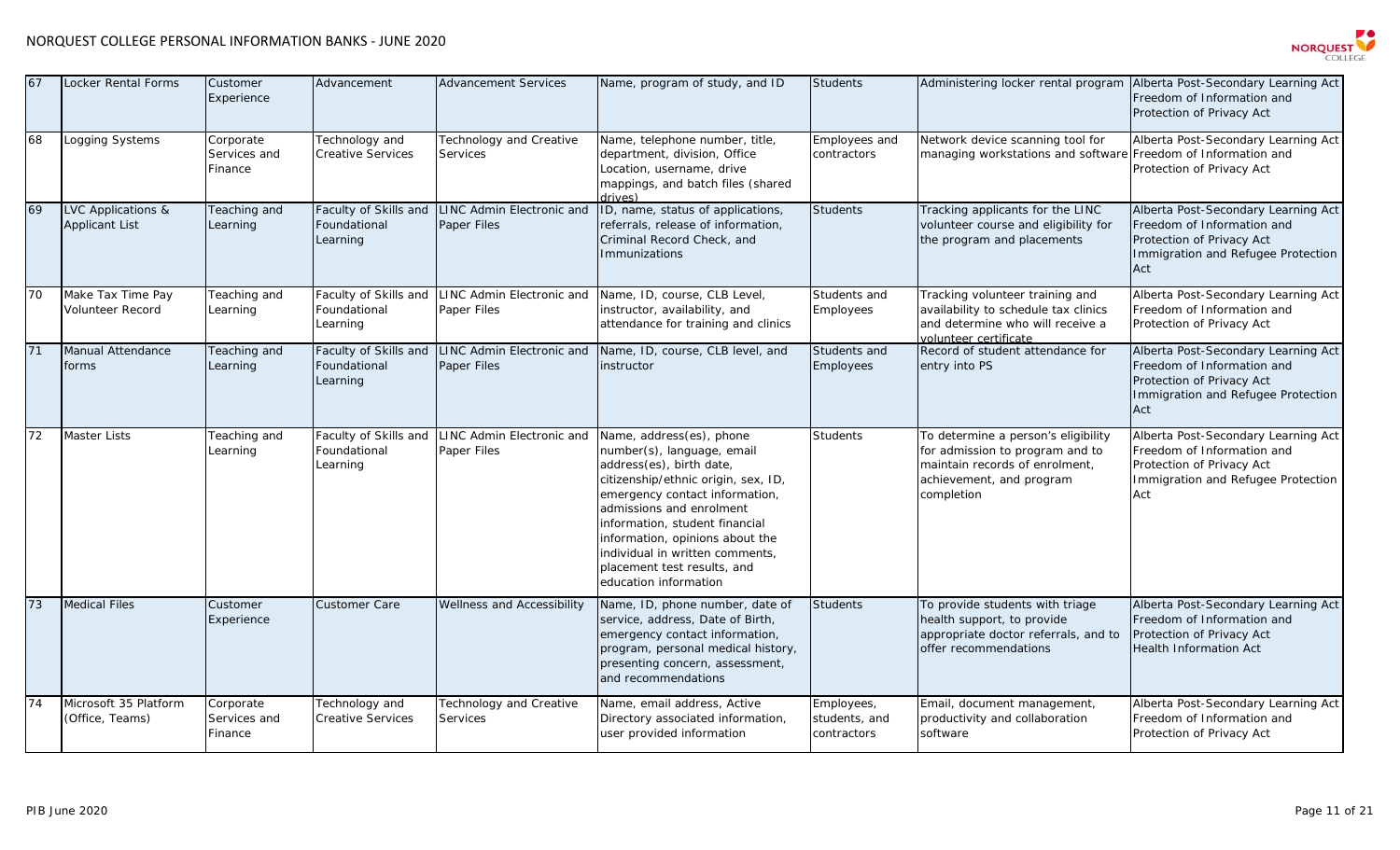

| 75 | Microsoft Outlook<br>Contacts/Distribution<br>Lists               | Corporate<br>Services and<br>Finance | Technology and<br><b>Creative Services</b>        | Technology and Creative<br><b>Services</b>     | Name, email address, Active<br>Directory associated information                                                                                                                                             | Employees,<br>students, and<br>contractors                                                 | Email communication                                                                                                             | Alberta Post-Secondary Learning Act<br>Freedom of Information and<br>Protection of Privacy Act                                              |
|----|-------------------------------------------------------------------|--------------------------------------|---------------------------------------------------|------------------------------------------------|-------------------------------------------------------------------------------------------------------------------------------------------------------------------------------------------------------------|--------------------------------------------------------------------------------------------|---------------------------------------------------------------------------------------------------------------------------------|---------------------------------------------------------------------------------------------------------------------------------------------|
| 76 | Microsoft SharePoint                                              | Corporate<br>Services and<br>Finance | Technology and<br><b>Creative Services</b>        | Technology and Creative<br>Services            | Name, vacation dates, ID, and<br>balance of vacation hours                                                                                                                                                  | Employees                                                                                  | Document Management and web<br>forms                                                                                            | Alberta Post-Secondary Learning Act<br>Freedom of Information and<br>Protection of Privacy Act                                              |
| 77 | Microsoft System Centre Corporate<br><b>Configuration Manager</b> | Services and<br>Finance              | Technology and<br><b>Creative Services</b>        | Technology and Creative<br><b>Services</b>     | Name, date and time last logged on<br>and device information                                                                                                                                                | Employees and<br>contractors                                                               | Network device scanning tool for<br>managing workstations and software                                                          | Alberta Post-Secondary Learning Act<br>Freedom of Information and<br>Protection of Privacy Act                                              |
| 78 | Microsoft Windows<br><b>Active Directory</b><br>Software          | Corporate<br>Services and<br>Finance | Technology and<br><b>Creative Services</b>        | Technology and Creative<br><b>Services</b>     | Name, telephone number, title,<br>department, division, Office<br>Location, username, drive<br>mappings, and batch files (shared<br>drives)                                                                 | Mappings, batch<br>files (shared<br>drives),<br>employees,<br>students, and<br>contractors | Network authentication and Domain<br><b>Access</b>                                                                              | Alberta Post-Secondary Learning Act<br>Freedom of Information and<br>Protection of Privacy Act                                              |
| 79 | <b>NETFacilities</b>                                              | Corporate<br>Services and<br>Finance | <b>Facilities</b>                                 | <b>Facilities</b>                              | Name, telephone number, and<br>details of work required                                                                                                                                                     | Employee,<br>Contractor, and<br>Student                                                    | To issue work and maintenance<br>orders                                                                                         | Alberta Post-Secondary Learning Act<br>Freedom of Information and<br>Protection of Privacy Act                                              |
| 80 | New Member<br><b>Information Request</b>                          | Customer<br>Experience               | Advancement                                       | <b>Advancement Services</b>                    | Home address, phone number, food<br>allergies/preferences,<br>spouse/partner name, date of birth,<br>social insurance number, and vehicle<br>information (make/model, year,<br>license plate number, color) | <b>Board Members</b>                                                                       | Create contact lists and respond to<br>Canada Revenue Agency request                                                            | Alberta Post-Secondary Learning Act<br>Canada Revenue Act<br>Freedom of Information and<br>Protection of Privacy Act                        |
| 81 | New User Setups Forms<br>& Tracking Sheet                         | Teaching and<br>Learning             | Faculty of Skills and<br>Foundational<br>Learning | <b>INC Admin Electronic and</b><br>Paper Files | Name, ID, type, access required,<br>college forms for timetabling access,<br>enterprise, facility, and iCare access                                                                                         | <b>Employees</b>                                                                           | Maintain a shared history of new<br>employee setups to allow admin<br>team to complete user set up steps,<br>and track progress | Alberta Post-Secondary Learning Act<br>Freedom of Information and<br>Protection of Privacy Act                                              |
| 82 | Non-Credit Rosters &<br>Certificates                              | Teaching and<br>Learning             | Faculty of Skills and<br>Foundational<br>Learning | LINC Admin Electronic and<br>Paper Files       | Name, ID, course, and enrolment<br>status                                                                                                                                                                   | <b>Students</b>                                                                            | Maintain ongoing record of<br>enrolments in LOC and Hybrid for<br>Preparation to Online course<br>facilitator                   | Alberta Post-Secondary Learning Act<br>Freedom of Information and<br>Protection of Privacy Act<br>Immigration and Refugee Protection<br>Act |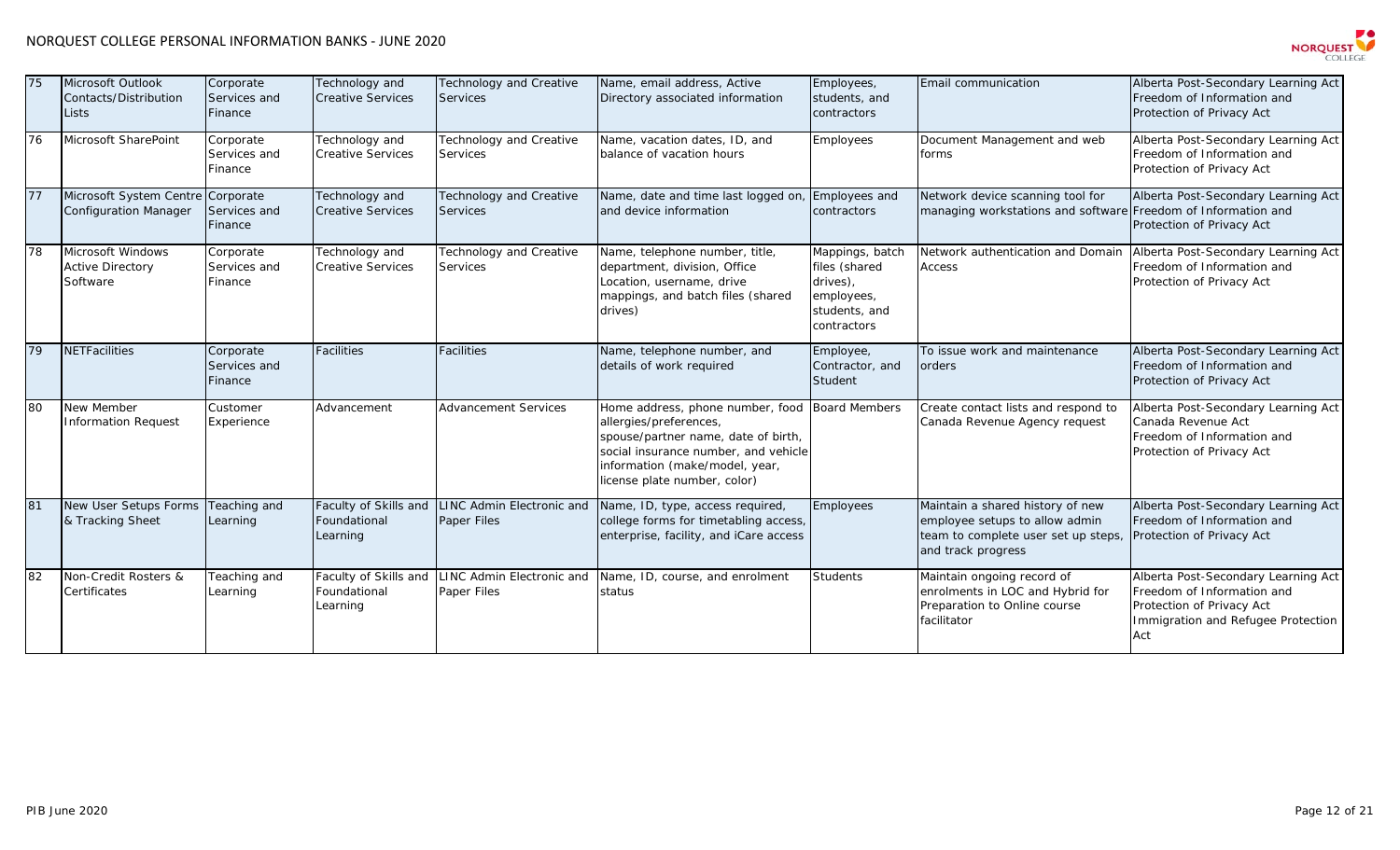

| 83 | <b>NOVAtime</b>                                                  | People                   | Talent                                            | People Services                           | Employee information is not<br>maintained here. The upload of<br>employee information comes from<br>PSHR and includes employee name<br>and ID number.                                                                                                                                                                                                      | Employee                                                   | Time and labour application.                                                                                                                                               | Alberta Post-Secondary Learning Act<br>Freedom of Information and<br>Protection of Privacy Act                                       |
|----|------------------------------------------------------------------|--------------------------|---------------------------------------------------|-------------------------------------------|------------------------------------------------------------------------------------------------------------------------------------------------------------------------------------------------------------------------------------------------------------------------------------------------------------------------------------------------------------|------------------------------------------------------------|----------------------------------------------------------------------------------------------------------------------------------------------------------------------------|--------------------------------------------------------------------------------------------------------------------------------------|
| 84 | O3's (physical and<br>electronic records)                        | Teaching and<br>Learning | Faculty of Skills and<br>Foundational<br>Learning | LINC Admin Electronic and<br>Paper Files  | Name, other's opinions of the<br>individual, and the individual's<br>personal views or opinions                                                                                                                                                                                                                                                            | Employees                                                  | To record the employee's work<br>history including weekly discussions<br>regarding performance                                                                             | Alberta Post-Secondary Learning Act<br>Freedom of Information and<br>Protection of Privacy Act                                       |
| 85 | Occupational Health and People<br>Safety Reports/WCB             |                          | <b>People Services</b>                            | Talent                                    | Name, address, telephone number,<br>ID, and details of event                                                                                                                                                                                                                                                                                               | Employee,<br>Contractor, and<br>Student                    | To investigate and manage events<br>related to health and safety                                                                                                           | Alberta Post-Secondary Learning Act<br>Freedom of Information and<br>Protection of Privacy Act<br>Occupational Health and Safety Act |
| 86 | Office of Student Judicial Customer<br><b>Affairs Case Files</b> | Experience               | Customer Care                                     | <b>Student Judicial Affairs</b><br>Office | Name, ID, email address, OSJA file<br>number, Complaint form, description<br>of concern and decisions, supporting<br>documents, correspondence                                                                                                                                                                                                             | Students                                                   | To record issues and resolution<br>related to Academic Misconduct, Non Freedom of Information and<br>Academic Misconduct, Student<br>Complaints, Academic Grade<br>Appeals | Alberta Post-Secondary Learning Act<br>Protection of Privacy Act                                                                     |
| 87 | <b>Official Student Physical</b><br>File                         | Customer<br>Experience   | Registrar                                         | Office of the Registrar                   | Name, address(es), phone<br>number(s), email address(es), birth<br>date, citizenship/ethnic origin, sex,<br>marital status, ID, emergency<br>contact information, admissions and<br>enrolment information, student<br>financial information, opinions about<br>the individual in written comments,<br>placement test results, and<br>education information | Prospective<br>students, active<br>students, and<br>alumni | To determine a person's eligibility<br>for admission to a program                                                                                                          | Alberta Post-Secondary Learning Act<br>Freedom of Information and<br>Protection of Privacy Act                                       |
| 88 | <b>Ongoing Lists</b>                                             | Teaching and<br>Learning | Faculty of Skills and<br>Foundational<br>Learning | LINC Admin Electronic and<br>Paper Files  | Name, ID, course, CLB Level, and<br>instructor                                                                                                                                                                                                                                                                                                             | Students and<br>Employees                                  | To record student selection for<br>program for coming term as well as<br>record of PR status                                                                               | Alberta Post-Secondary Learning Act<br>Freedom of Information and<br>Protection of Privacy Act                                       |
| 89 | Online Exam Bookings                                             | Customer<br>Experience   | Academic Support                                  | Testing Centre                            | Student Name, ID, course<br>information, student e-mail, history<br>of booked exams                                                                                                                                                                                                                                                                        | <b>Students</b>                                            | Managing exam bookings and usage<br>statistics for online exams, deferral<br>exams, challenge exams                                                                        | Alberta Post-Secondary Learning Act<br>Freedom of Information and<br>Protection of Privacy Act                                       |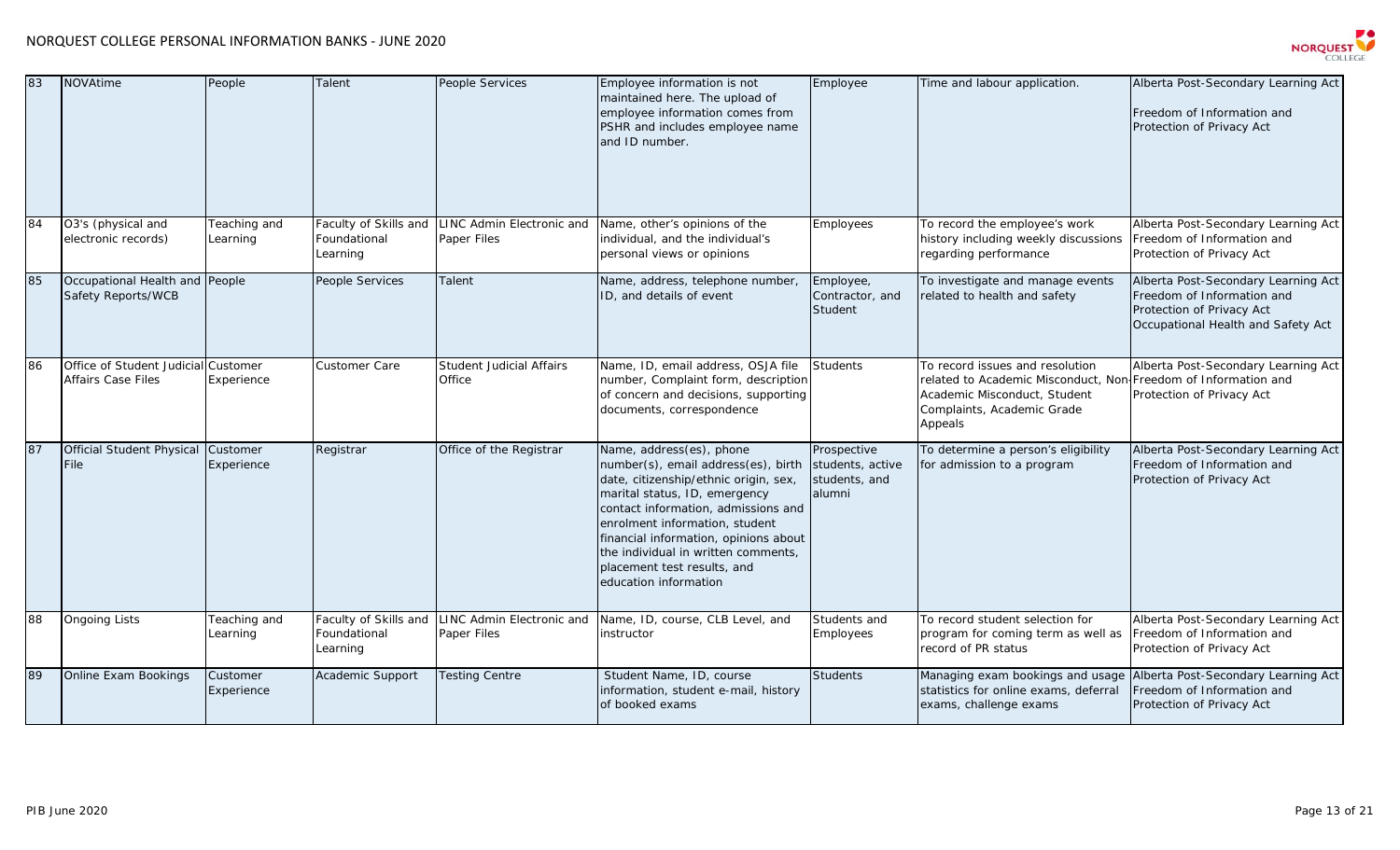

| 90 | Panel Member Roster                     | Customer<br>Experience               | Customer Care           | <b>Student Judicial Affairs</b><br>Office | Name, email address, program, and<br>preferred availability                                                                                                                                                                                                                                                                                                                          | Students and<br>staff              | An active list used to facilitate the<br>scheduling of OSJA hearing panels                                                                                                                                                            | Alberta Post-Secondary Learning Act<br>Canadian Charter of Rights and<br>Freedoms<br>Freedom of Information and<br>Protection of Privacy Act  |
|----|-----------------------------------------|--------------------------------------|-------------------------|-------------------------------------------|--------------------------------------------------------------------------------------------------------------------------------------------------------------------------------------------------------------------------------------------------------------------------------------------------------------------------------------------------------------------------------------|------------------------------------|---------------------------------------------------------------------------------------------------------------------------------------------------------------------------------------------------------------------------------------|-----------------------------------------------------------------------------------------------------------------------------------------------|
| 91 | Parking Assignments                     | Corporate<br>Services and<br>Finance | <b>Facilities</b>       | Facilities                                | Name, telephone number, decal<br>number                                                                                                                                                                                                                                                                                                                                              | Employee                           | Parking lot capacity                                                                                                                                                                                                                  | Alberta Post-Secondary Learning Act<br>Freedom of Information and<br>Protection of Privacy Act                                                |
| 92 | Payroll Database<br>(PeopleSoft HR)     | Corporate<br>Services and<br>Finance | <b>Finance Services</b> | Payroll                                   | Name, address, Social Insurance<br>Number, Date of Birth, banking<br>information, rate of pay, and<br>deduction information (for tax<br>purposes)                                                                                                                                                                                                                                    | Employee (full<br>time and casual) | Payment of salary, source<br>deductions for remittance to the<br>federal government, maintenance of<br>employee tax deductions (TD1<br>updates as required), CRA audit,<br>and Office of the Auditor General<br>annual audit requests | Alberta Post-Secondary Learning Act<br>Canada Revenue Agency Act<br>Freedom of Information and<br>Protection of Privacy Act<br>Income Tax Act |
| 93 | PeopleSoft HR System                    | People                               | Talent                  | People Services                           | Contains employee address, name,<br>telephone number, SIN#, benefit<br>information, and dependent<br>Information                                                                                                                                                                                                                                                                     | Employee                           | Process pay and meet legislative<br>requirements                                                                                                                                                                                      | Alberta Post-Secondary Learning Act<br>Canada Revenue Agency Act<br>Freedom of Information and<br>Protection of Privacy Act<br>Income Tax Act |
| 94 | Personnel Files and<br>Employee Records | People                               | Talent                  | People Services                           | May contain employee address,<br>name, telephone number, date of<br>birth, sex, marital /family status, ID,<br>symbol or other particular assigned<br>to the individual, health and health<br>care information, education<br>information, employment history,<br>financial information, other's<br>opinions of the individual, and the<br>individual's personal views or<br>opinions | Employee                           | To record the employee's work<br>history including payroll, benefits<br>administration, performance review<br>and to meet legislative requirements<br>of CRA/CPP/EI                                                                   | Alberta Post-Secondary Learning Act<br>Freedom of Information and<br>Protection of Privacy Act                                                |
| 95 | Photo Consent and<br>Release forms      | Customer<br>Experience               | <b>Customer Care</b>    | Library                                   | Name, signature, and picture                                                                                                                                                                                                                                                                                                                                                         | <b>Students</b>                    | Required prior to photographing<br>students for promotional purposes                                                                                                                                                                  | Alberta Post-Secondary Learning Act<br>Freedom of Information and<br>Protection of Privacy Act                                                |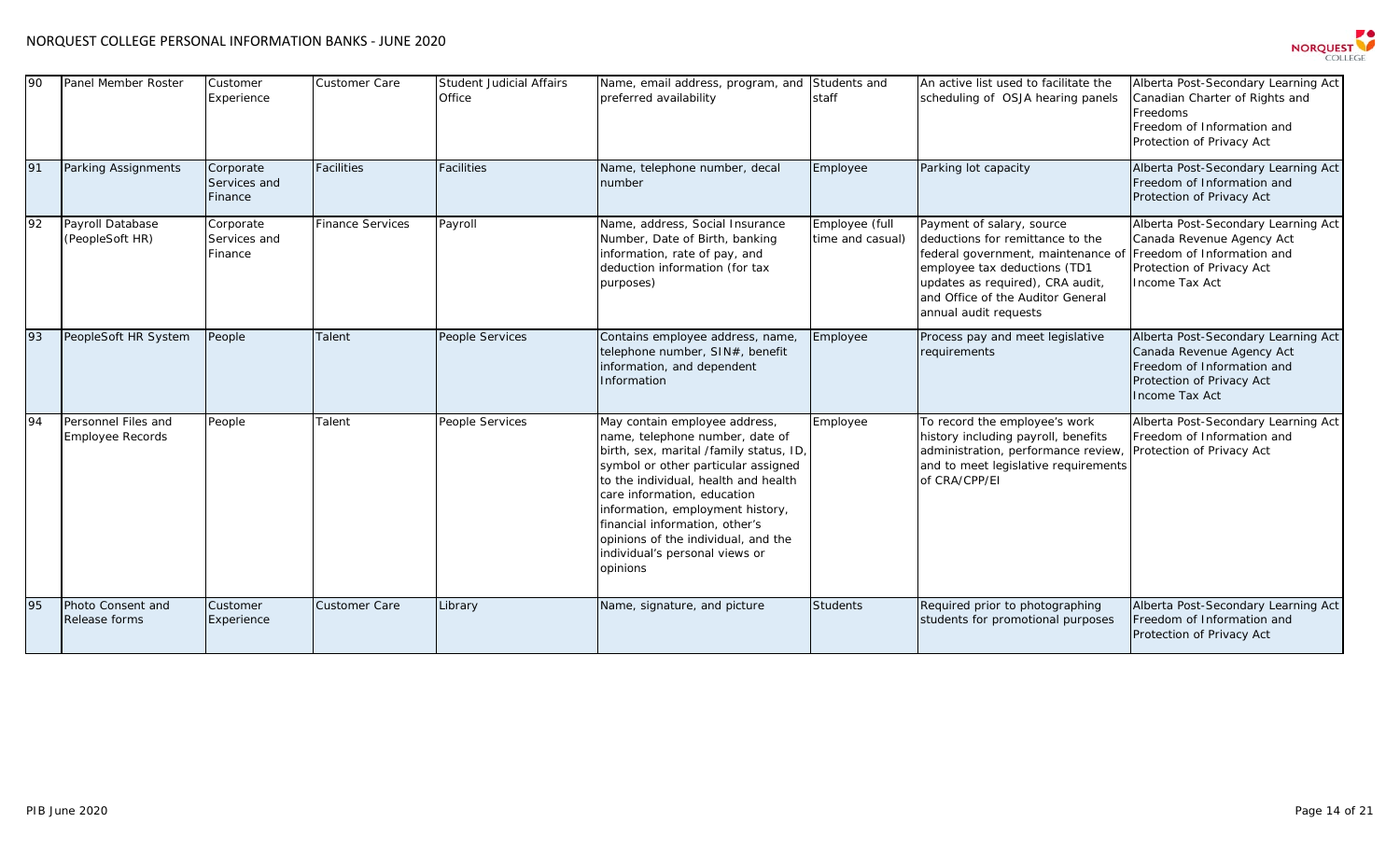

| 96 | Placement Files (per<br>term) | Teaching and<br>Learning | Work Integrated<br>Learning                          | Faculty of Business and<br><b>Environment Technology</b>                                                                                                                                                                                                     | Name, address(es), phone<br>number(s), language, email<br>address(es), birth date,<br>citizenship/ethnic origin, sex, ID,<br>emergency contact information,<br>admissions and enrolment<br>information, student financial<br>information, opinions about the<br>individual in written comments,<br>placement test results, and<br>education information | Students and<br>Employees | a) Documentation for students<br>information in WIL courses and<br>placements, student contacts, and<br>assignment markings<br>b) Documentation of employer-<br>partner details<br>c) Management, planning,<br>monitoring, and maintenance of<br>students in WIL courses and<br>placements<br>d) Record and provide statistics and<br>aggregate data reports of students<br>in the WIL courses and placements<br>e) Student advising and<br>recommendations | Alberta Post-Secondary Learning Act<br>Freedom of Information and<br>Protection of Privacy Act |
|----|-------------------------------|--------------------------|------------------------------------------------------|--------------------------------------------------------------------------------------------------------------------------------------------------------------------------------------------------------------------------------------------------------------|---------------------------------------------------------------------------------------------------------------------------------------------------------------------------------------------------------------------------------------------------------------------------------------------------------------------------------------------------------|---------------------------|-------------------------------------------------------------------------------------------------------------------------------------------------------------------------------------------------------------------------------------------------------------------------------------------------------------------------------------------------------------------------------------------------------------------------------------------------------------|------------------------------------------------------------------------------------------------|
| 97 | Placement Files (per<br>term) | Teaching and<br>Learning | Faculty of Skills and<br>Foundational<br>Learning    | LINC Admin Electronic and<br>Paper Files                                                                                                                                                                                                                     | Name, address(es), phone<br>number(s), language, email<br>address(es), birth date,<br>citizenship/ethnic origin, sex, ID,<br>emergency contact information,<br>admissions and enrolment<br>information, student financial<br>information, opinions about the<br>individual in written comments,<br>placement test results, and<br>education information | Students and<br>Employees | a) Documentation for students<br>information in WIL courses and<br>placements, student contacts, and<br>assignment markings<br>b) Documentation of employer-<br>partner details<br>c) Management, planning,<br>monitoring, and maintenance of<br>students in WIL courses and<br>placements<br>d) Record and provide statistics and<br>aggregate data reports of students<br>in the WIL courses and placements<br>e) Student advising and<br>recommendations | Alberta Post-Secondary Learning Act<br>Freedom of Information and<br>Protection of Privacy Act |
| 98 | <b>Practicum Records</b>      | Teaching and<br>Learning | Faculty of Health<br>and Community<br><b>Studies</b> | <b>Addictions Recovery</b><br>Practitioner, Allied Health,<br>Clinical Placement Team,<br>Community Studies, Health<br>Administration and<br>Technology, Health Care<br>Aide, Mental Health<br>Recovery Practitioner,<br>Practical Nurse, and Social<br>Work | a) Name, address, telephone<br>number, NorQuest email address,<br>ID, grades, and clinical evaluations<br>b) Preceptor name, preceptor<br>telephone number, preceptor email<br>address, and anecdotal notes on<br>students<br>c) Placement facilities name and<br>placement facilities address                                                          | Students and<br>Preceptor | a) Documentation for students<br>information in practicum courses,<br>student contacts, and assignment<br>markings<br>b) Documentation of preceptor<br>information and preceptor contacts<br>c) Management, planning,<br>monitoring, and maintenance of<br>students in clinical practicum<br>d) Record and provide statistics and<br>aggregate data reports of students<br>in the clinical practicum<br>e) Student advising and<br>recommendations          | Alberta Post-Secondary Learning Act<br>Freedom of Information and<br>Protection of Privacy Act |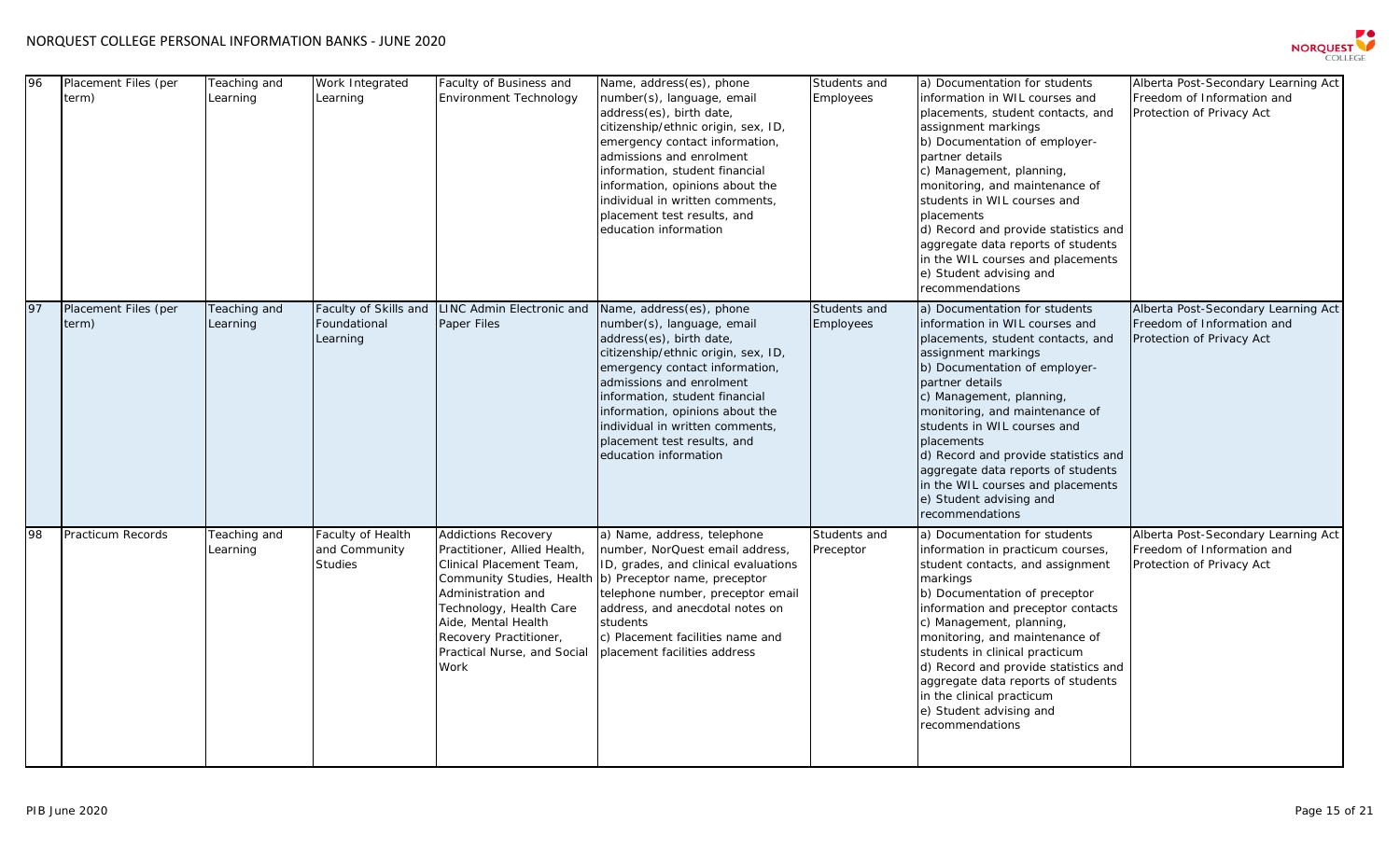

| 99  | PS Access Audits                    | Teaching and<br>Learning             | Faculty of Skills and<br>Foundational<br>Learning | LINC Admin Electronic and<br>Paper Files                                                                                           | Name, ID, and PS Access role                                                                                                                                                                                                                                        | Employees                               | Quarterly review of staff access<br>levels                                                                                                         | Alberta Post-Secondary Learning Act<br>Freedom of Information and<br>Protection of Privacy Act                                              |
|-----|-------------------------------------|--------------------------------------|---------------------------------------------------|------------------------------------------------------------------------------------------------------------------------------------|---------------------------------------------------------------------------------------------------------------------------------------------------------------------------------------------------------------------------------------------------------------------|-----------------------------------------|----------------------------------------------------------------------------------------------------------------------------------------------------|---------------------------------------------------------------------------------------------------------------------------------------------|
| 100 | <b>QNomy Software</b>               | Customer<br>Experience               | Registrar                                         | Student Services (OR,<br>Student Navigators,<br>Testing Centre, Tutorial &<br>Academic Coaching, Caree<br>and Employment Services) | Nname, phone number, email<br>address, Date of Birth, summary<br>notes of time and type of<br>interactions, program of study, and<br>ID                                                                                                                             | Prospective and<br>current students     | To manage queuing and<br>appointments of students who are<br>accessing our services. Reporting of<br>number of students accessing our<br>services. | Alberta Post-Secondary Learning Act<br>Freedom of Information and<br>Protection of Privacy Act                                              |
| 101 | <b>RDP</b> Attendance<br>Tracking   | Teaching and<br>Learning             | Faculty of Skills and<br>Foundational<br>Learning | <b>LINC Admin Electronic and</b><br>Paper Files                                                                                    | Name, ID, course, and attendance<br>records                                                                                                                                                                                                                         | Students and<br>Employees               | Report student attendance in iCare<br>required by the funder                                                                                       | Alberta Post-Secondary Learning Act<br>Freedom of Information and<br>Protection of Privacy Act<br>Immigration and Refugee Protection<br>Act |
| 102 | <b>Recruitment Lists</b>            | Customer<br>Experience               | <b>Customer Attraction</b>                        | <b>Student Recruitment</b>                                                                                                         | May contain name, address,<br>birthdate, telephone number(s),<br>email address, NorQuest program,<br>program of interest, aboriginal<br>status, company name, and position                                                                                          | Public,<br>stakeholders,                | Provide individuals college/program<br>information, and conduct normal<br>clients and alumni course of business                                    | Alberta Post-Secondary Learning Act<br>Freedom of Information and<br>Protection of Privacy Act                                              |
| 103 | <b>Referral Files</b>               | Teaching and<br>Learning             | Faculty of Skills and<br>Foundational<br>Learning | LINC Admin Electronic and<br>Paper Files                                                                                           | Name, ID, and preferences on<br>school and program availability                                                                                                                                                                                                     | Students                                | Provide students with all available<br>options for LINC and maintain<br>record of student selections                                               | Alberta Post-Secondary Learning Act<br>Freedom of Information and<br>Protection of Privacy Act<br>Immigration and Refugee Protection<br>Act |
| 104 | <b>Remark Reports</b>               | Teaching and<br>Learning             | Faculty of Skills and<br>Foundational<br>Learning | LINC Admin Electronic and<br>Paper Files                                                                                           | Name, ID, instructor, and end of<br>term test results                                                                                                                                                                                                               | Employees and<br><b>Students</b>        | Electronic record of term end tests<br>the are scanned for grading in<br>Remark                                                                    | Alberta Post-Secondary Learning Act<br>Freedom of Information and<br>Protection of Privacy Act<br>Immigration and Refugee Protection<br>Act |
| 105 | Room Key Assignments                | Corporate<br>Services and<br>Finance | <b>Facilities</b>                                 | <b>Facilities</b>                                                                                                                  | Name, department, company name,<br>and key number                                                                                                                                                                                                                   | Employee,<br>Contractor, and<br>Student | To track room key assignments                                                                                                                      | Alberta Post-Secondary Learning Act<br>Freedom of Information and<br>Protection of Privacy Act                                              |
| 106 | <b>Rural Assessment</b><br>Tracking | Teaching and<br>Learning             | Faculty of Skills and<br>Foundational<br>Learning | LINC Admin Electronic and<br>Paper Files                                                                                           | Name, address(es), phone<br>number(s), language, email<br>address(es), birth date,<br>citizenship/ethnic origin, ID,<br>admissions and enrolment<br>information, placement test results,<br>and education information, record of<br>student assessment appointments | Employees and<br><b>Students</b>        | Tracking student assessment needs<br>and completion dates                                                                                          | Alberta Post-Secondary Learning Act<br>Freedom of Information and<br>Protection of Privacy Act<br>Immigration and Refugee Protection<br>Act |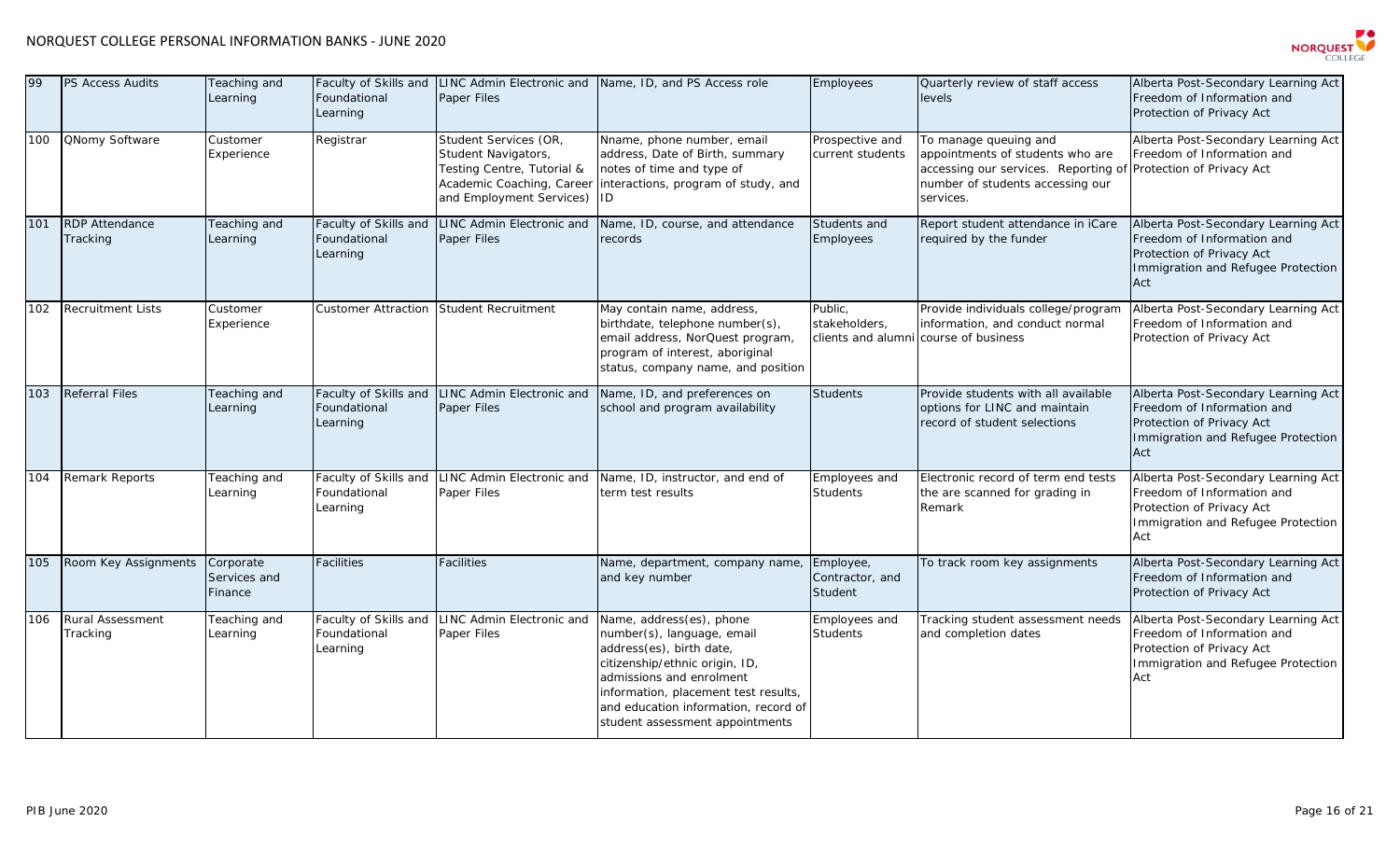

| 107 | <b>Security Reports</b>                                                                  | Corporate<br>Services and<br>Finance | Facilities                                           | <b>Facilities</b>       | Name, address, telephone number,<br>student/employee identification<br>number, and details of event                                                                                                                                                                                                           | Employee,<br>Contractor,<br>Student, and<br>Members of Public | To investigate security issues                                                                                                                                                     | Alberta Post-Secondary Learning Act<br>Criminal Code of Canada<br>Freedom of Information and<br>Protection of Privacy Act<br>Various City of Edmonton Bylaws                         |
|-----|------------------------------------------------------------------------------------------|--------------------------------------|------------------------------------------------------|-------------------------|---------------------------------------------------------------------------------------------------------------------------------------------------------------------------------------------------------------------------------------------------------------------------------------------------------------|---------------------------------------------------------------|------------------------------------------------------------------------------------------------------------------------------------------------------------------------------------|--------------------------------------------------------------------------------------------------------------------------------------------------------------------------------------|
| 108 | SharePoint (Testing<br>Centre)                                                           | Customer<br>Experience               | Registrar                                            | <b>Testing Centre</b>   | ID, name, exam title, course<br>number, section number, type of<br>exam, accommodation related to<br>exam writing, institution name,<br>instructor name, test date and time                                                                                                                                   | Current students<br>and external<br>clients                   | Scheduling exam appointments                                                                                                                                                       | Alberta Post-Secondary Learning Act<br>Freedom of Information and<br>Protection of Privacy Act                                                                                       |
| 109 | SMALSI (School<br>Motivation and Learning Experience<br>Strategies Inventory)            | Customer                             | <b>Customer Care</b>                                 | Academic Support Centre | Student name, email address, ID,<br>notes on students' self-reflections<br>about the skills they have improved<br>and what they would like to continue<br>working on                                                                                                                                          | <b>Students</b>                                               | Help students and coaches identify<br>student strengths and areas of<br>improvement to direct coaching<br>sessions                                                                 | Alberta Post-Secondary Learning Act<br>Freedom of Information and<br>Protection of Privacy Act                                                                                       |
| 110 | Social Work- LINC File                                                                   | Teaching and<br>Learning             | Faculty of Health<br>and Community<br><b>Studies</b> | Social Work             | Name, ID, date of birth, date of<br>service, language of support<br>received, topics covered/presenting<br>concern, duration of appointment,<br>permanent residency number,<br>correspondence, support documents<br>(informed consent, release of<br>information, referrals), treatment<br>plan, and outcomes | <b>Students</b>                                               | To provide students with appropriate<br>referrals to assist with basic living<br>needs and additional counselling<br>support as required                                           | Alberta Post-Secondary Learning Act<br>Freedom of Information and<br>Protection of Privacy Act<br>Health Information Act<br>Immigration and Refugee Protection<br>Act<br>Privacy Act |
| 111 | SpringShare Suite                                                                        | Customer<br>Experience               | Academic Support                                     | .ibrary                 | a) Moodle Help - Student self-serve<br>booking tool to request help with<br>Moodle LMS: Name and NorQuest<br>email<br>b) Event Registration - Self-serve<br>booking tool for library events:<br>Name and email address                                                                                        | <b>Students</b>                                               | Student self-service help service for<br>Moodle; self-service event<br>registration i.e.: Human Library                                                                            | Alberta Post-Secondary Learning Act<br>Freedom of Information and<br>Protection of Privacy Act                                                                                       |
| 112 | Stakeholder/Student/Alu External Affairs<br>mni/Employee<br>Photos/Digital<br>Recordings | and Brand                            | <b>Brand and Creative</b><br>Services                | Storytelling            | Name, address, telephone number,<br>birthdate, email address, photos,<br>digital recordings, images as well as<br>related consent, and release forms                                                                                                                                                          | Student,<br>Employee,<br>Stakeholder, and<br>Alumni           | To create publications, provide<br>content for communications articles<br>and releases, use in advertising<br>and/or promotional activities and<br>mediums, and curriculum support | Alberta Post-Secondary Learning Act<br>Freedom of Information and<br>Protection of Privacy Act                                                                                       |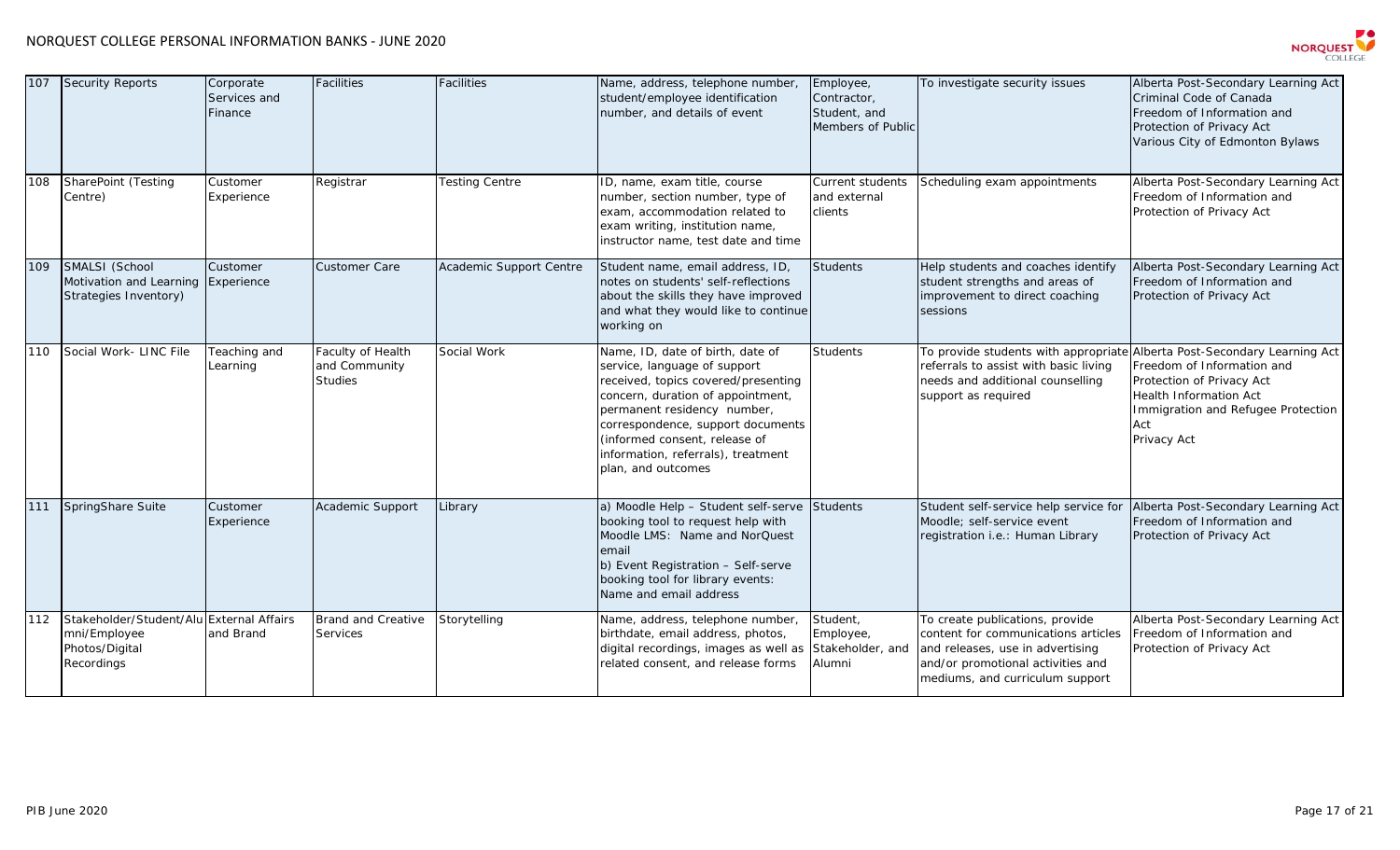

| 113 | <b>Statistic Files</b>                                                                           | Teaching and<br>Learning             | Foundational<br>Learning                             | Faculty of Skills and LINC Admin Electronic and Name, address(es), phone<br>Paper Files | number(s), language, email<br>address(es), birth date,<br>citizenship/ethnic origin, sex, ID,<br>emergency contact information,<br>admissions and enrolment<br>information, placement test results,<br>and education information                                    | Employees and<br><b>Students</b> | Recording program statistic and<br>demographic information and trends<br>for reporting as required by funder                                    | Alberta Post-Secondary Learning Act<br>Freedom of Information and<br>Protection of Privacy Act<br>Immigration and Refugee Protection<br>Act |
|-----|--------------------------------------------------------------------------------------------------|--------------------------------------|------------------------------------------------------|-----------------------------------------------------------------------------------------|---------------------------------------------------------------------------------------------------------------------------------------------------------------------------------------------------------------------------------------------------------------------|----------------------------------|-------------------------------------------------------------------------------------------------------------------------------------------------|---------------------------------------------------------------------------------------------------------------------------------------------|
| 114 | Student Ambassador<br>Records                                                                    | Customer<br>Experience               | Advancement                                          | <b>Advancement Services</b>                                                             | Name, address, telephone number,<br>and hours volunteered                                                                                                                                                                                                           | <b>Students</b>                  | Administer Student Ambassador<br>Program                                                                                                        | Alberta Post-Secondary Learning Act<br>Freedom of Information and<br>Protection of Privacy Act                                              |
| 115 | <b>Student Award</b><br>Applications &<br>Nominations                                            | <b>External Affairs</b><br>and Brand | Advancement                                          | <b>Advancement Services</b>                                                             | Name, address, telephone number,<br>ID number, program of study, birth<br>date, citizenship information,<br>financial information, record of<br>marks, personal information<br>provided in response to specified<br>selection criteria, and adjudication<br>results | <b>Students</b>                  | Administering the scholarship,<br>bursaries, and awards program                                                                                 | Alberta Post-Secondary Learning Act<br>Freedom of Information and<br>Protection of Privacy Act                                              |
| 116 | Student Award<br>Nominations                                                                     | Teaching and<br>Learning             | Faculty of Health<br>and Community<br><b>Studies</b> | <b>Allied Health Careers</b>                                                            | Name and ID                                                                                                                                                                                                                                                         | Students                         | Documentation for student award<br>nominations and recipients                                                                                   | Alberta Post-Secondary Learning Act<br>Freedom of Information and<br>Protection of Privacy Act                                              |
| 117 | <b>Student Files</b>                                                                             | Teaching and<br>Learning             | Faculty of Skills and<br>Foundational<br>Learning    | <b>Correctional Education</b>                                                           | Name, ORCA #, referral form,<br>assessment form, copies of<br>certificates, academic grade sheets,<br>and placement tests                                                                                                                                           | <b>Students</b>                  | History of student activities                                                                                                                   | Alberta Post-Secondary Learning Act<br>Freedom of Information and<br>Protection of Privacy Act                                              |
| 118 | Student History List<br>(per term)                                                               | Teaching and<br>Learning             | Faculty of Skills and<br>Foundational<br>Learning    | LINC Admin Electronic and<br><b>Paper Files</b>                                         | Name, address(es), phone<br>number(s), language, ID,<br>admissions and enrolment<br>information, placement test results,<br>and education information                                                                                                               | Employees and<br><b>Students</b> | Provide instructors with information<br>required to determine if students<br>are placed at correct level and<br>whether their marks are correct | Alberta Post-Secondary Learning Act<br>Freedom of Information and<br>Protection of Privacy Act<br>Immigration and Refugee Protection<br>Act |
| 119 | Student ID Receipt<br>Tracking                                                                   | Teaching and<br>Learning             | Foundational<br>Learning                             | Faculty of Skills and LINC Admin Electronic and<br><b>Paper Files</b>                   | ID and receipt tracking                                                                                                                                                                                                                                             | <b>Students</b>                  | Ensure all funds accepted at<br>Westmount are taken to OR and<br>paid on student record                                                         | Alberta Post-Secondary Learning Act<br>Freedom of Information and<br>Protection of Privacy Act<br>Immigration and Refugee Protection<br>Act |
| 120 | <b>Student Information</b><br>(intake) Forms for<br>Accommodated<br><b>Coaching Appointments</b> | Customer<br>Experience               | Customer Care                                        | Wellness and Accessibility                                                              | Student session date, name,<br>program/courses, email and/or<br>phone number, academic and<br>learning goals, learning challenges,<br>and general history working with a<br>strategist (and other supports)                                                         | <b>Students</b>                  | Manage student appointments for<br>Academic Strategist support                                                                                  | Alberta Post-Secondary Learning Act<br>Freedom of Information and<br>Protection of Privacy Act                                              |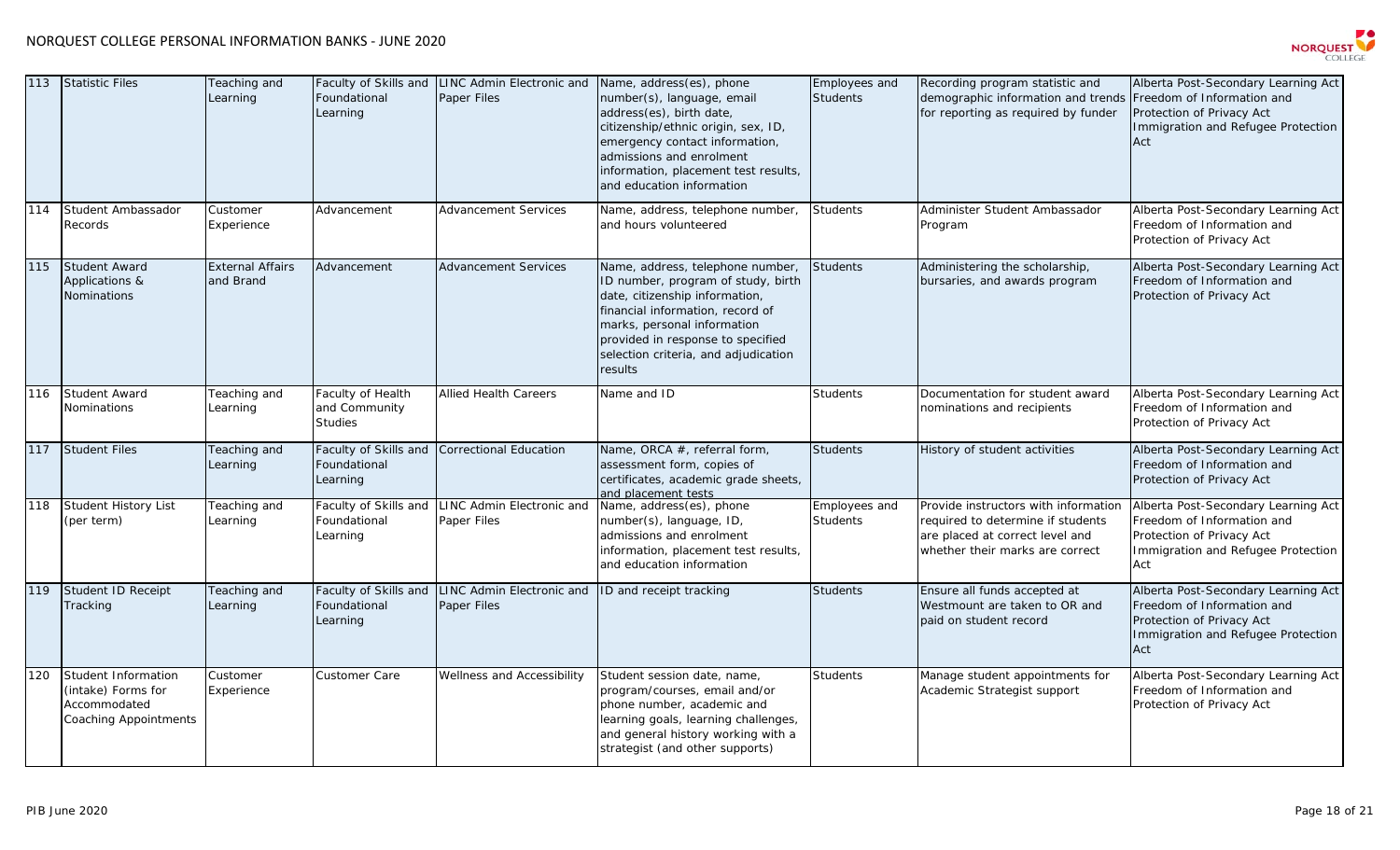

| 121 | Student Mentorship<br>Program Volunteer<br><b>Records</b> | <b>External Affairs</b><br>and Brand | Advancement                                       | <b>Advancement Services</b>                                                                                                                                                                                                                            | Name, address, and phone number                                                                                                                                                   | Volunteers      | Maintain records of individuals<br>interacting with students                                              | Alberta Post-Secondary Learning Act<br>Freedom of Information and<br>Protection of Privacy Act                                              |
|-----|-----------------------------------------------------------|--------------------------------------|---------------------------------------------------|--------------------------------------------------------------------------------------------------------------------------------------------------------------------------------------------------------------------------------------------------------|-----------------------------------------------------------------------------------------------------------------------------------------------------------------------------------|-----------------|-----------------------------------------------------------------------------------------------------------|---------------------------------------------------------------------------------------------------------------------------------------------|
| 122 | <b>Student Records</b>                                    | Teaching and<br>Learning             | Faculty of Health<br>and Community<br>Studies     | <b>Addictions Recovery</b><br>Practitioner, Allied Health,<br>Community Studies, Health and final evaluations<br>Administration and<br>Technology, Health Care<br>Aide, Mental Health<br>Recovery Practitioner,<br>Practical Nurse, and Social<br>Work | Name, address, telephone number,<br>ID, student notes and comments,                                                                                                               | <b>Students</b> | For appeals and to maintain records<br>of program completion                                              | Alberta Post-Secondary Learning Act<br>Freedom of Information and<br>Protection of Privacy Act                                              |
| 123 | <b>Student Referral</b><br>Database                       | Teaching and<br>Learning             | Faculty of Skills and<br>Foundational<br>Learning | <b>Correctional Education</b>                                                                                                                                                                                                                          | Name, ORCA #, unit, nationality,<br>gender, Date of Birth, referral date,<br>security type, work placement<br>status, release date/remand,<br>courses taken, and completion dates | <b>Students</b> | Create class lists                                                                                        | Alberta Post-Secondary Learning Act<br>Freedom of Information and<br>Protection of Privacy Act                                              |
| 124 | Student Support<br><b>Specialist Files</b>                | Customer<br>Experience               | <b>Customer Care</b>                              | Wellness and Accessibility                                                                                                                                                                                                                             | Name, ID, phone number, date of<br>service, address, Date of Birth,<br>learning history, psychoeducational<br>assessment reports, IEPs and IAPs,<br>and individual strategy plan  | <b>Students</b> | To provide referrals for<br>accommodations                                                                | Alberta Post-Secondary Learning Act<br>Freedom of Information and<br>Protection of Privacy Act                                              |
| 125 | <b>Swap Sheets</b>                                        | Teaching and<br>Learning             | Faculty of Skills and<br>Foundational<br>Learning | <b>LINC Admin Electronic and</b><br>Paper Files                                                                                                                                                                                                        | Name, ID, course, and education<br>information                                                                                                                                    | <b>Students</b> | Provide necessary information to<br>determine correct student<br>placement and required course<br>changes | Alberta Post-Secondary Learning Act<br>Freedom of Information and<br>Protection of Privacy Act<br>Immigration and Refugee Protection<br>Act |
| 126 | Teacher's Class<br>Assignment List (per<br>term)          | Teaching and<br>Learning             | Faculty of Skills and<br>Foundational<br>Learning | anguage Training                                                                                                                                                                                                                                       | List of all Instructors names for the<br>term, ESL Level they are teaching,<br>class schedule - lecture and labs,<br>and number of students enrolled in<br>the class              | Faculty         | For information regarding what<br>classes the instructors are teaching<br>for the term                    | Alberta Post-Secondary Learning Act<br>Freedom of Information and<br>Protection of Privacy Act                                              |
| 127 | <b>Telephone Directory</b>                                | Teaching and<br>Learning             | Faculty of Skills and<br>Foundational<br>Learning | LINC Admin Electronic and<br>Paper Files                                                                                                                                                                                                               | Name and NorQuest Phone Numbers Employees                                                                                                                                         |                 | Necessary information for LINC<br>Faculty and Administration                                              | Alberta Post-Secondary Learning Act<br>Freedom of Information and<br>Protection of Privacy Act                                              |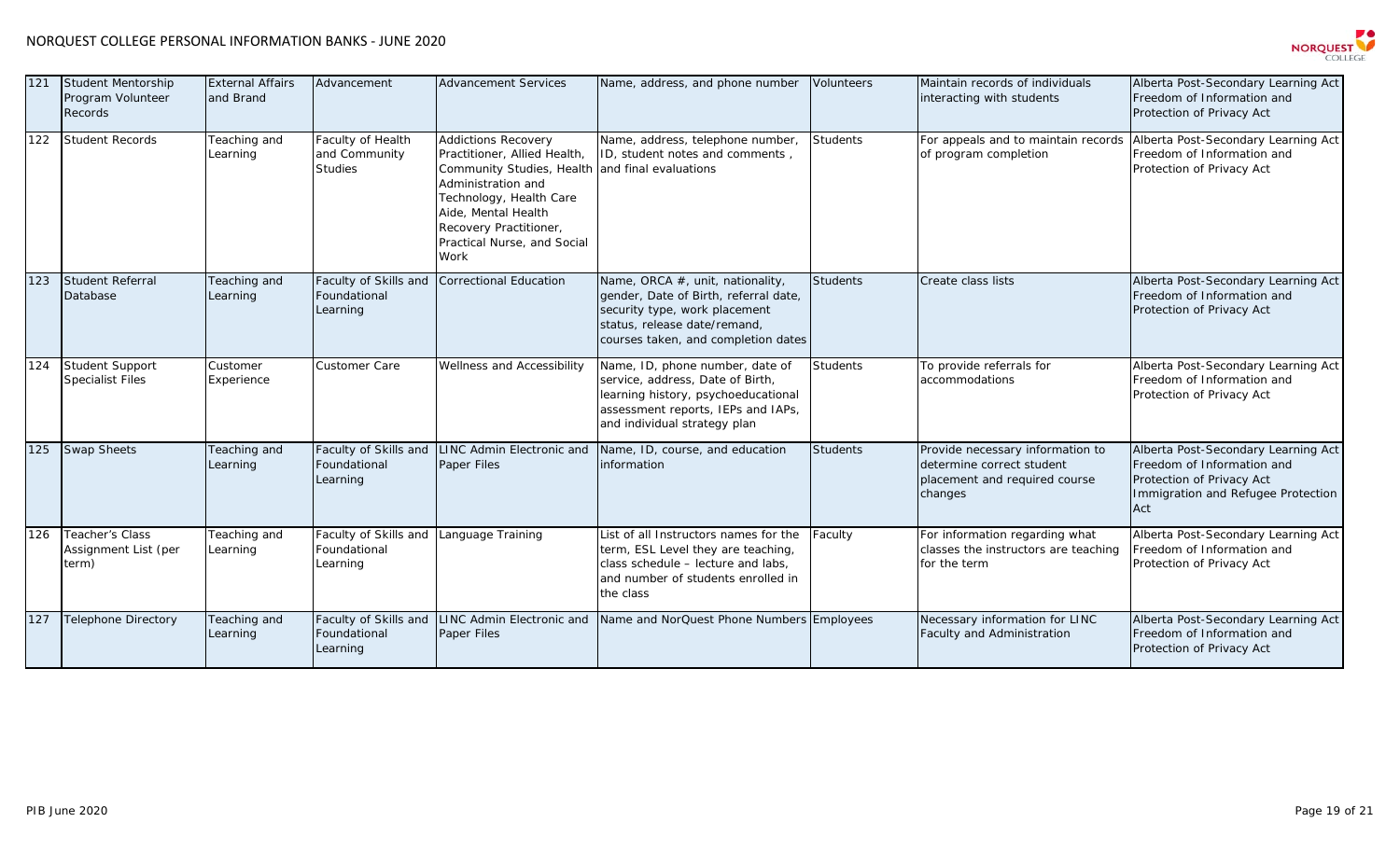

| 128 | <b>Telephone Voice</b><br>Management Software                                  | Corporate<br>Services and<br>Finance | Facilities                                        | Facilities                                               | Name, telephone number, voicemail<br>active, and office location                                                                                                                                                         | Administration of<br>voice services -<br>assigned phone<br>numbers, office<br>locations, and<br>employees | Employees and contractors                                                                                          | Alberta Post-Secondary Learning Act<br>Freedom of Information and<br>Protection of Privacy Act                                                |
|-----|--------------------------------------------------------------------------------|--------------------------------------|---------------------------------------------------|----------------------------------------------------------|--------------------------------------------------------------------------------------------------------------------------------------------------------------------------------------------------------------------------|-----------------------------------------------------------------------------------------------------------|--------------------------------------------------------------------------------------------------------------------|-----------------------------------------------------------------------------------------------------------------------------------------------|
| 129 | Timesheets/Statement<br>of Claim                                               | Teaching and<br>Learning             | Faculty of Skills and<br>Foundational<br>Learning | LINC Admin Electronic and<br>Paper Files                 | Name, ID, financial coding, and<br>hours of work                                                                                                                                                                         | Employees                                                                                                 | Record of submitted payroll records                                                                                | Alberta Post-Secondary Learning Act<br>Freedom of Information and<br>Protection of Privacy Act                                                |
| 130 | Transition to<br>Employment:<br>Psychoeducational<br><b>Assessment Reports</b> | Customer<br>Experience               | Customer Care                                     | Wellness and Accessibility                               | Name, ID, date of birth, copy of<br>psychoeducational assessment<br>reports, correspondence, and<br>transition to employment counselling<br>interview form                                                               | Transition to<br>Employment<br>student applicants decisions                                               | To assist in Transition to<br>Employment program admission                                                         | Alberta Post-Secondary Learning Act<br>Freedom of Information and<br>Protection of Privacy Act<br><b>Health Information Act</b>               |
| 131 | Tutorial & Academic<br>Coaching Drop-in<br>Queuing                             | Customer<br>Experience               | Customer Care                                     | <b>Tutorial and Academic</b><br>Coaching Drop-in Queuing | Student name, ID, date of birth,<br>phone number, email address,<br>session history, program, and<br>course information at time of<br><b>pooking</b>                                                                     | Students                                                                                                  | Managing student sessions and<br>usage statistics for drop-in tutorial-<br>coaching appointments                   | Alberta Post-Secondary Learning Act<br>Freedom of Information and<br>Protection of Privacy Act                                                |
| 132 | <b>Upgrading Challenge</b><br>Exam Bookings                                    | Customer<br>Experience               | Academic Support                                  | <b>Testing Centre</b>                                    | Student name, exam information,<br>accommodations, fee for service,<br>booking date and time, exam writing for-service clients<br>location, date of birth, Alberta<br>Student Number, who is paying for<br>the exam fee. | Applicants,                                                                                               | Managing exam bookings and usage Alberta Post-Secondary Learning Act<br>students, and Fee-statistics for GED exams | Freedom of Information and<br>Protection of Privacy Act                                                                                       |
|     | 133 Eligibility and value of<br>T4A's to be issued                             | Corporate<br>Services and<br>Finance | <b>Finance Services</b>                           | <b>Finance Services</b>                                  | T4A recipient name, SIN, and<br>mailing address. Includes student<br>ID for students                                                                                                                                     | Employee,<br>Contractor, and<br>Student                                                                   | To determine the eligibility and<br>value of T4A to be issued                                                      | Alberta Post-Secondary Learning Act<br>Canada Revenue Agency Act<br>Freedom of Information and<br>Protection of Privacy Act<br>Income Tax Act |
| 134 | Vendor Source<br>Documents                                                     | Corporate<br>Services and<br>Finance | <b>Finance Services</b>                           | <b>Finance Services</b>                                  | WCB status, insurance information,<br>banking details, name, address,<br>email address, corporate registry<br>documentation, and GST number                                                                              | Existing or new<br>vendors and one<br>time vendors                                                        | Office of the Auditor General annual<br>audit requests                                                             | Alberta Post-Secondary Learning Act<br>Canada Revenue Agency Act<br>Freedom of Information and<br>Protection of Privacy Act<br>Income Tax Act |
| 135 | VISA Cardholders List<br>(VISA application)                                    | Corporate<br>Services and<br>Finance | <b>Finance Services</b>                           | <b>Finance Services</b>                                  | Employee Date of Birth, name, work<br>phone number, and mother's<br>maiden name                                                                                                                                          | Employees                                                                                                 | Authorization for application to the<br>bank for NorQuest P-Card VISA                                              | Alberta Post-Secondary Learning Act<br>Freedom of Information and<br>Protection of Privacy Act                                                |